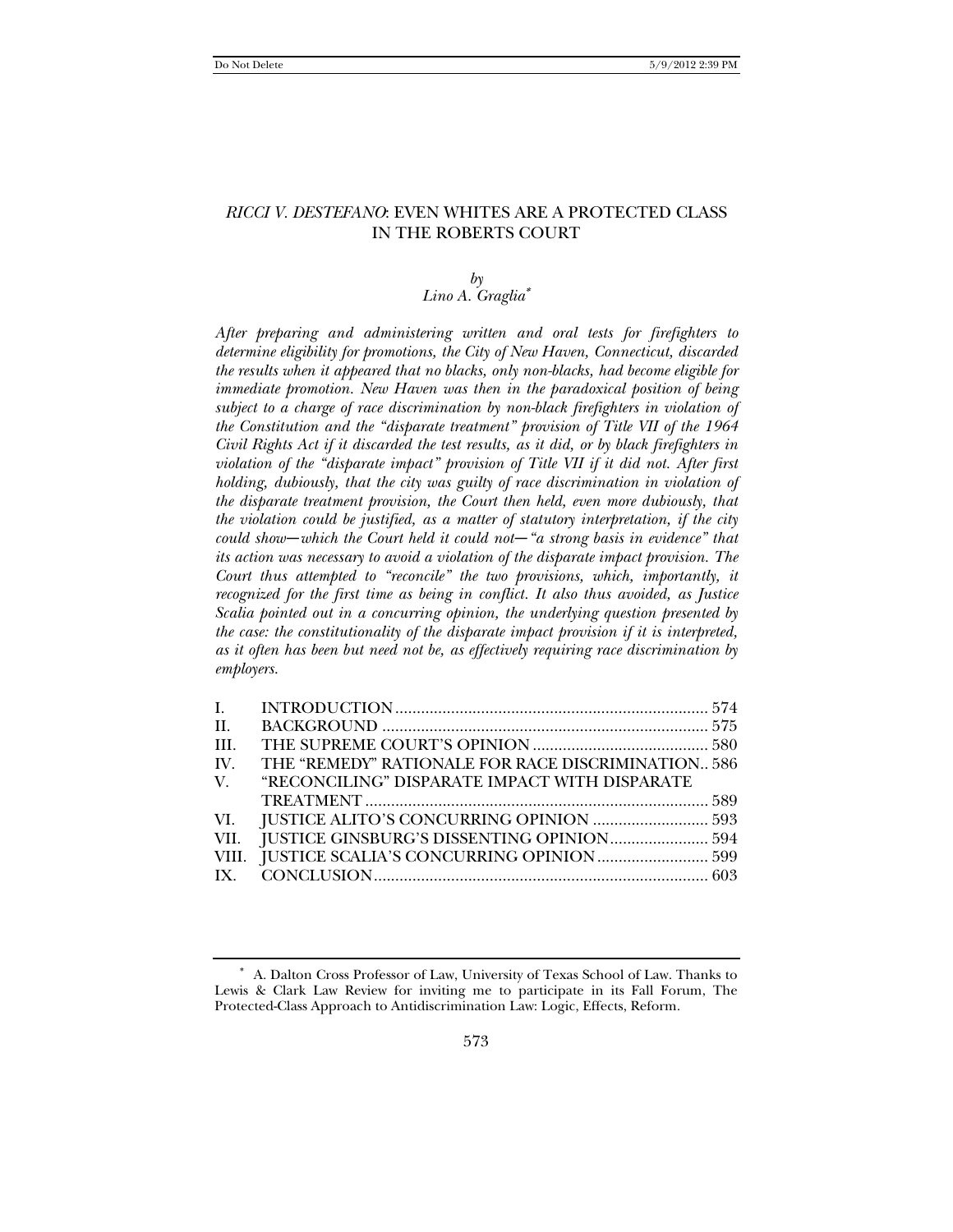#### I. INTRODUCTION

Ricci v. DeStefano,<sup>1</sup> the New Haven Firefighters case, was surely the most closely followed, widely discussed, and popularly approved decision—for the plaintiffs<sup>2</sup>—of the Supreme Court's October 2008 Term. The case involved a claim of race discrimination by mostly white firefighters who were denied promotions they had become eligible for by doing well on examinations when the City discarded the examination results because no black firefighters had become immediately eligible. The case thus presented, in unusually clear and dramatic form, the emotionally charged issue at the center of the nation's racial divide: color blindness and individualism on one side, versus race-based "affirmative action" and group rights on the other.

Once the results of the examinations came out, the City was in the unenviable and paradoxical position of being subject to suit for alleged race discrimination in employment in violation of Title VII of the 1964 Civil Rights Act, $3$  regardless of what it did: by whites (and one Hispanic), if it discarded the results, as it did, and by blacks if it did not. The source of the paradox, one of many in American race discrimination law,<sup>4</sup> is that while one provision of Title VII ("disparate treatment"<sup>5</sup>) prohibits all race discrimination in employment, another provision ("disparate impact"), the *Ricci* Court recognized for the first time, is in "conflict" by effectively requiring race discrimination, and thus raising the question of its constitutionality. The Court attempted to leave this question open by purporting to decide the case on statutory grounds. It first held, dubiously, that the City's cancellation of the exam results was express race discrimination in violation of the disparate treatment provision and then, even more dubiously, that this violation might be justified under the statute by "reconciling" the conflicting provisions.<sup>7</sup> The dissenters,

<sup>&</sup>lt;sup>1</sup> 129 S. Ct. 2658 (2009).<br><sup>2</sup> "American voters . . . disagree 71 – 19 percent with Supreme Court nominee Sonia Sotomay[o]r's ruling [in favor of the city] in the New Haven firefighters' case." Press Release, Quinnipiac Univ., U.S. Voters Disagree 3-1 with Sotomayor on Key Case, Quinnipiac University National Poll Finds; Most Say Abolish Affirmative Action (June 3, 2009), *available at* http://www.quinnipiac.edu/x1295.xml?ReleaseID=1307. 3

Civil Rights Act of 1964, Title VII, Pub. L. No. 88-352, § 703, 78 Stat. 253, 255 (codified as amended at 42 U.S.C. § 2000e-2 (2006)). The act also prohibits employment discrimination on the basis of color, religion, sex, or national origin. 4

*See, e.g*., Parents Involved in Cmty. Sch. v. Seattle Sch. Dist. No. 1, 551 U.S. 701, 720–21 (2007) (finding that a school district may be constitutionally required to take steps to increase school racial integration on one day and constitutionally prohibited from doing so on the next). *See also* Lino A. Graglia, *Solving the* Parents Involved *Paradox*, 31 SEATTLE U. L. REV. 911 (2008).

<sup>42</sup> U.S.C. § 2000e-2(a)(1) (2006); *Ricci*, 129 S. Ct. at 2672. 6

 $6\text{ }$  42 U.S.C.  $\frac{8}{3}$  2000e-2(k)(1)(A)(i); *Ricci*, 129 S. Ct. at 2672–73.

*Ricci*, 129 S. Ct. at 2673–76.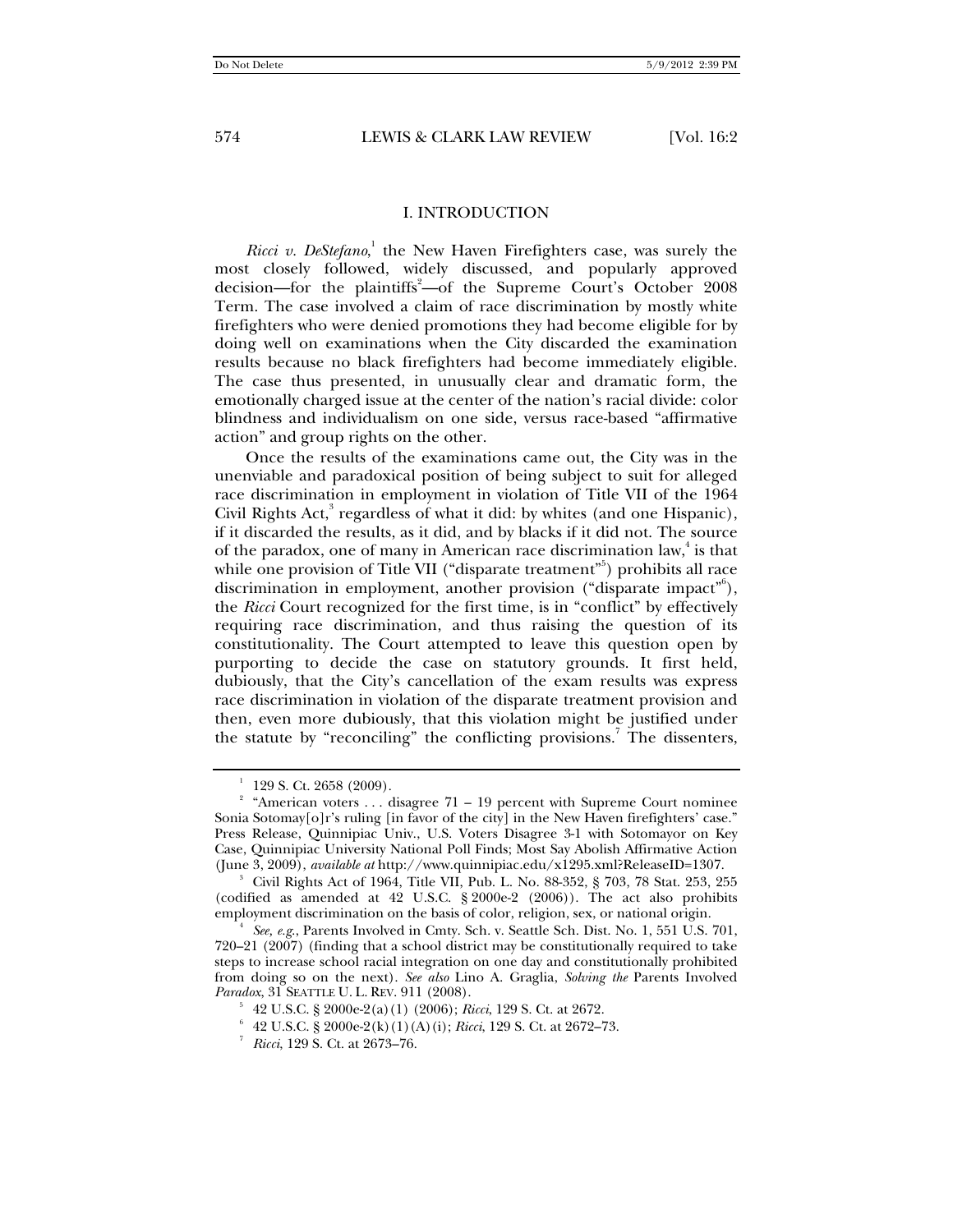boldly predicting that the decision "will not have staying power," accused the majority, with some basis, of "demonstrably false pretension"<sup>9</sup> in finding race discrimination by the City. They then, however, engaged in the even greater pretense of purporting to see not "even a hint of 'conflict'<sup>"10</sup> between the two provisions.

The majority sought to leave the constitutional question open by deciding the case under the statute by resolving the conflict; the dissenters purported to see no conflict and, therefore, no constitutional question. The real difference between the two is that the majority saw its task as remedying the discrimination it found against the (non-black) plaintiffs before it, while the dissenters sought to resolve what they saw as the much wider social problem of "entrench[ed] preexisting racial hierarchies" and "entrenched inequality."<sup>11</sup>

The Court's recognition of the disparate impact provision of Title VII as not a prohibition, as it purports to be, but in practical effect a requirement of race discrimination (the doctrinally most significant aspect of the decision) should result in its either being held unconstitutional or, preferably, reinterpreted (as the Court in effect did) so as not to require race preference. Given the majority's reaffirmation of its opposition to all race discrimination, the decision may bode ill for "affirmative action" generally. Perhaps most important, the Court's recognition of the disparate impact doctrine as an example of a law imposing a requirement of discrimination in the name of enforcing a prohibition may be the beginning of a new era of candor in American race discrimination law.

#### II. BACKGROUND

In 2003, New Haven undertook to fill vacant lieutenant and captain positions in its fire department.<sup>12</sup> The city charter established a civil service merit system requiring that positions be filled on the basis of jobrelated examinations. The New Haven Civil Service Board (CSB) would then certify a list of applicants who passed the exams, and under the charter's "rule of three," vacancies would be filled by the top scorers, with the last vacancy filled by one of the remaining top three.<sup>13</sup> The City's contract with the New Haven firefighters' union stipulated conditions of eligibility for the positions, such as a high school diploma, and that the

<sup>8</sup> *Id.* at 2690 (Ginsburg, J., dissenting). That phrase was labeled "a dark prophecy or curse" by Kenneth L. Marcus, *The War Between Disparate Impact and Equal Protection*,  $2008\text{--}2009$  Cato Supreme Ct. Rev. 53, 70 (2009).  $^9$   $\;Ricci,$  129 S. Ct. at 2703.

<sup>&</sup>lt;sup>10</sup> *Id.* at 2699.<br><sup>12</sup> *Id.* at 2690–91.<br><sup>12</sup> *Id.* at 2664–65 (majority opinion).<br><sup>13</sup> *Id.* at 2665.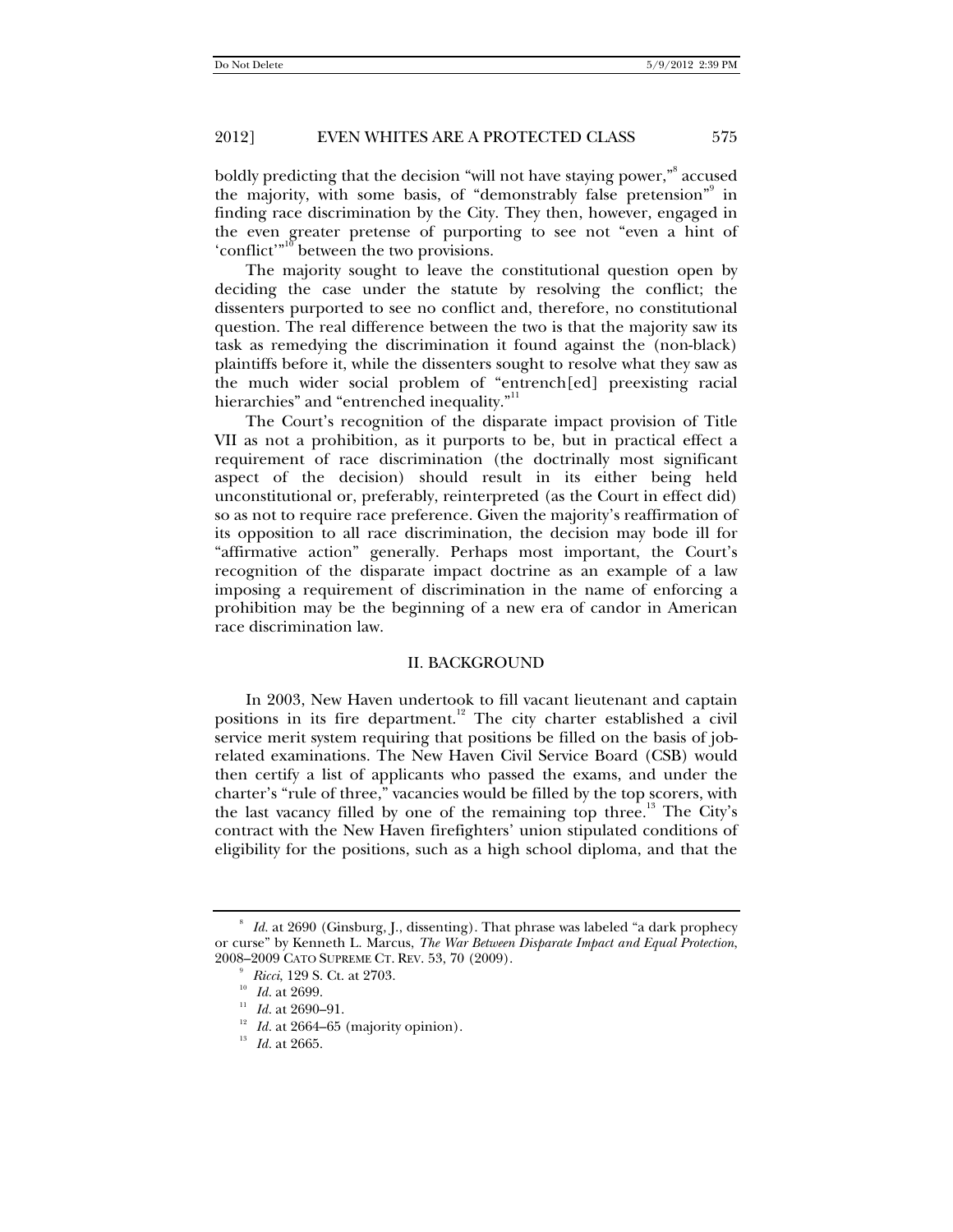test was to have both a written and an oral part, with the written portion counting for  $60\%$  and the oral component for  $40\%$  of the total score.<sup>14</sup>

At a cost of \$100,000 the City hired Industrial/Organizational Solutions, Inc. (IOS), a firm specializing in designing fire and police department examinations, to prepare the tests.<sup>15</sup> IOS engaged in extensive interviews of incumbent captains, lieutenants, and others, observed on-duty officers, and wrote job-analysis questionnaires that it administered to officers. At each stage, it deliberately oversampled nonwhite firefighters to ensure that the examinations would not unintentionally favor whites. On the basis of the job analysis data it obtained, IOS prepared written examinations to test the candidates' jobrelated knowledge. For each test, lieutenant and captain, IOS compiled a list of training manuals and other materials used as the source of the test questions. As required by CSB rules, it prepared a multiple-choice test of 100 questions for each position, written at or below the tenth grade reading level.<sup>16</sup> The City gave candidates a list of the source material for the questions and provided for a three-month study period. IOS also prepared oral examination materials based on hypothetical situations meant to test, *inter alia*, command, interpersonal, leadership, and management skills. Candidates responded to the hypotheticals before one of nine panels of three assessors, two of whom were non-white, drawn from a pool of 30 who were superior in rank to the candidates being tested. IOS trained the assessors and provided them with checklists of criteria so as to get consistent results.<sup>17</sup>

Seventy-seven candidates (43 whites, 19 blacks, and 15 Hispanics) took the lieutenant examination, and 34 passed (25 whites, 6 blacks, and 3 Hispanics). Under the rule of three, the top ten candidates (the top seven and the next three) were eligible for immediate promotion to one of the eight lieutenant positions that were then open. All were white. Forty-one candidates (25 whites, 8 blacks and 8 Hispanics) took the captain examination, and 22 passed (16 whites, 3 blacks, and 3 Hispanics). The top nine candidates were eligible for immediate promotion to the seven captain positions that were then open. Seven were white and two were Hispanic.

When these results became public, "the mayor and other local politicians opened a public debate that turned rancorous."<sup>19</sup> Some firefighters threatened a discrimination lawsuit if the promotions were made, others if they were not.<sup>20</sup> There was evidence, the district judge found, that the mayor feared that certifying the results of the

<sup>14</sup> *Id.*

<sup>&</sup>lt;sup>15</sup> *Id.* <br><sup>16</sup> *Id.* at 2665–66.

<sup>&</sup>lt;sup>17</sup> *Id.* at 2666. <sup>18</sup> *Id.* 

<sup>19</sup> *Id.* at 2664. 20 *Id.*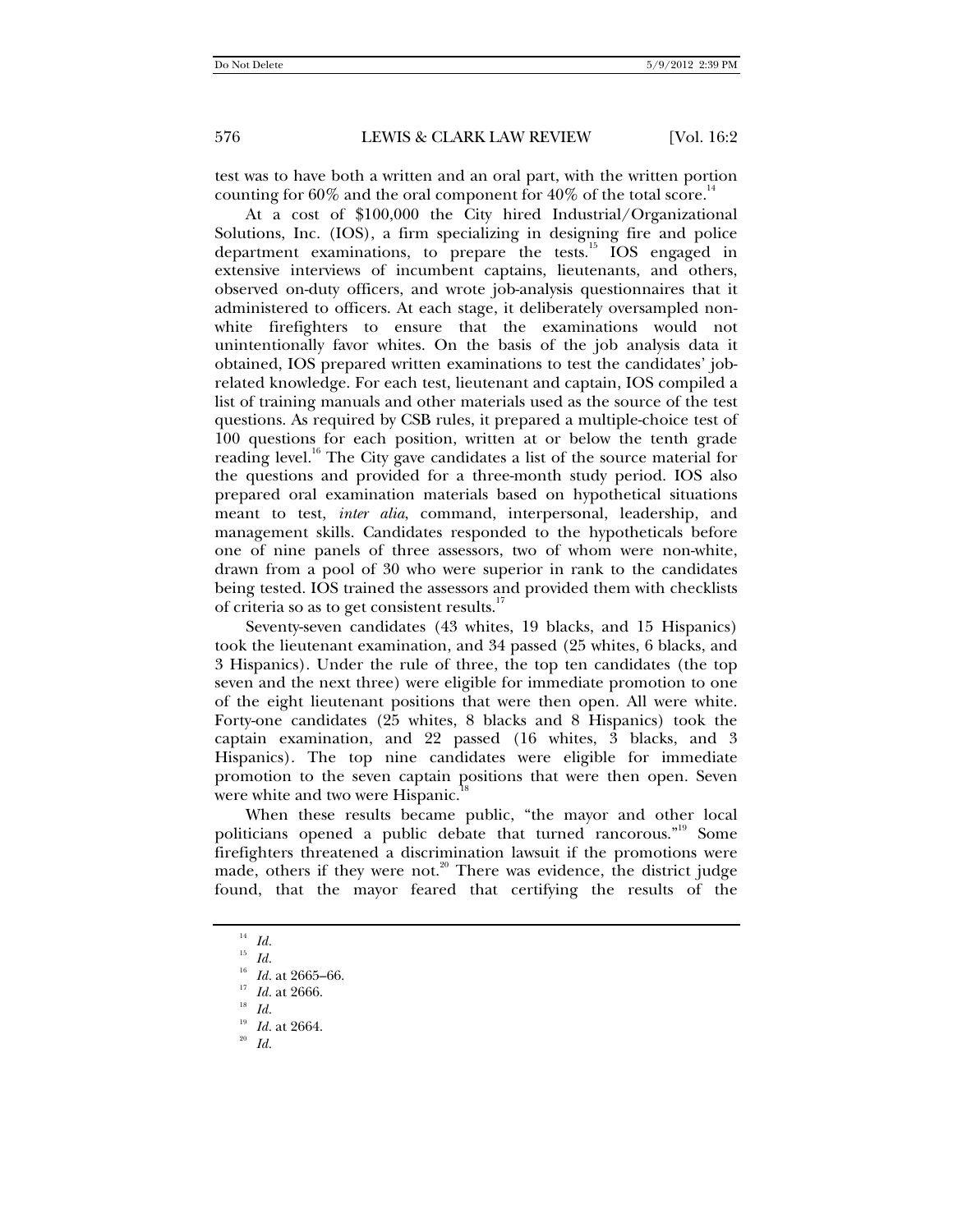examinations "would incur the wrath of [Rev. Boise] Kimber," a politically powerful clergyman, "and other influential leaders of New Haven's African-American community."<sup>21</sup>

When the city legal counsel advised the CSB that "a statistical demonstration of disparate impact . . . constitutes a sufficiently serious claim of racial discrimination,"<sup>22</sup> the CSB held a series of five meetings to hear arguments for and against certification of the results.<sup>23</sup> Some firefighters, without knowing whether they had passed, defended the examinations.<sup>24</sup> One, Frank Ricci, pointed out that he had studied for eight to thirteen hours a day over the three-month period allowed to prepare for the test, and because of learning disabilities, had spent more than \$1,000 purchasing study materials and having them read to him and taped.<sup>25</sup> Other firefighters opposed certifying the test results, describing some of the questions as outdated or irrelevant to New Haven's firefighting practices. They criticized the test materials, a full set of which cost \$500, as too expensive and too long. At another meeting, it was suggested that a validation study was needed to determine whether the tests were "job related," as required by Title VII to avoid "disparate impact" liability.<sup>26</sup> A representative of the International Association of Black Professional Firefighters suggested that the City "adjust" the test results so that "a certain amount of minorities get elevated to the rank of Lieutenant and Captain."<sup>27</sup> A representative of IOS defended the tests as job related and "facially neutral."<sup>28</sup>

Undoubtedly the most important witness was Christopher Hornick, the operator of a consulting business that competed with IOS, who testified by telephone. He stated that the test scores indicated a "relatively high adverse impact"<sup>29</sup> and that although "[n]ormally, whites outperform ethnic minorities"<sup>30</sup> on standardized tests, he was "a little surprised" by

<sup>&</sup>lt;sup>21</sup> *Id.* at 2684 (Alito, J., concurring) (alteration in original).<br><sup>22</sup> *Id.* at 2666 (majority opinion). "The pass rates of minorities ... were approximately one-half the pass rates for white candidates." *Id.* at 2678. According to the Equal Employment Opportunity Commission, a "selection rate that is less than 80 percent 'of the rate for the group with the highest rate will generally be regarded by the Federal enforcement agencies as evidence of adverse impact.'" *Id.* (quoting 29 C.F.R. § 1607.4(D) (2008)). 23 *Id.* at 2667–71. 24 *Id.* at 2667. 25 *Id.*

*Id.*; *see* 42 U.S.C. § 2000e-2(k)(1)(A)(2006) ("An unlawful employment practice based on disparate impact is established under this subchapter only if—(i) a complaining party demonstrates that a respondent uses a particular employment practice that causes a disparate impact on the basis of race, color, religion, sex, or national origin and the respondent fails to demonstrate that the challenged practice is job related for the position in question and consistent with business necessity . . . ."). <sup>27</sup> *Ricci*, 129 S. Ct. at 2667. <sup>28</sup> *Id.* at 2668. <sup>29</sup> *Id* 

<sup>30</sup> *Id.* (alteration in original).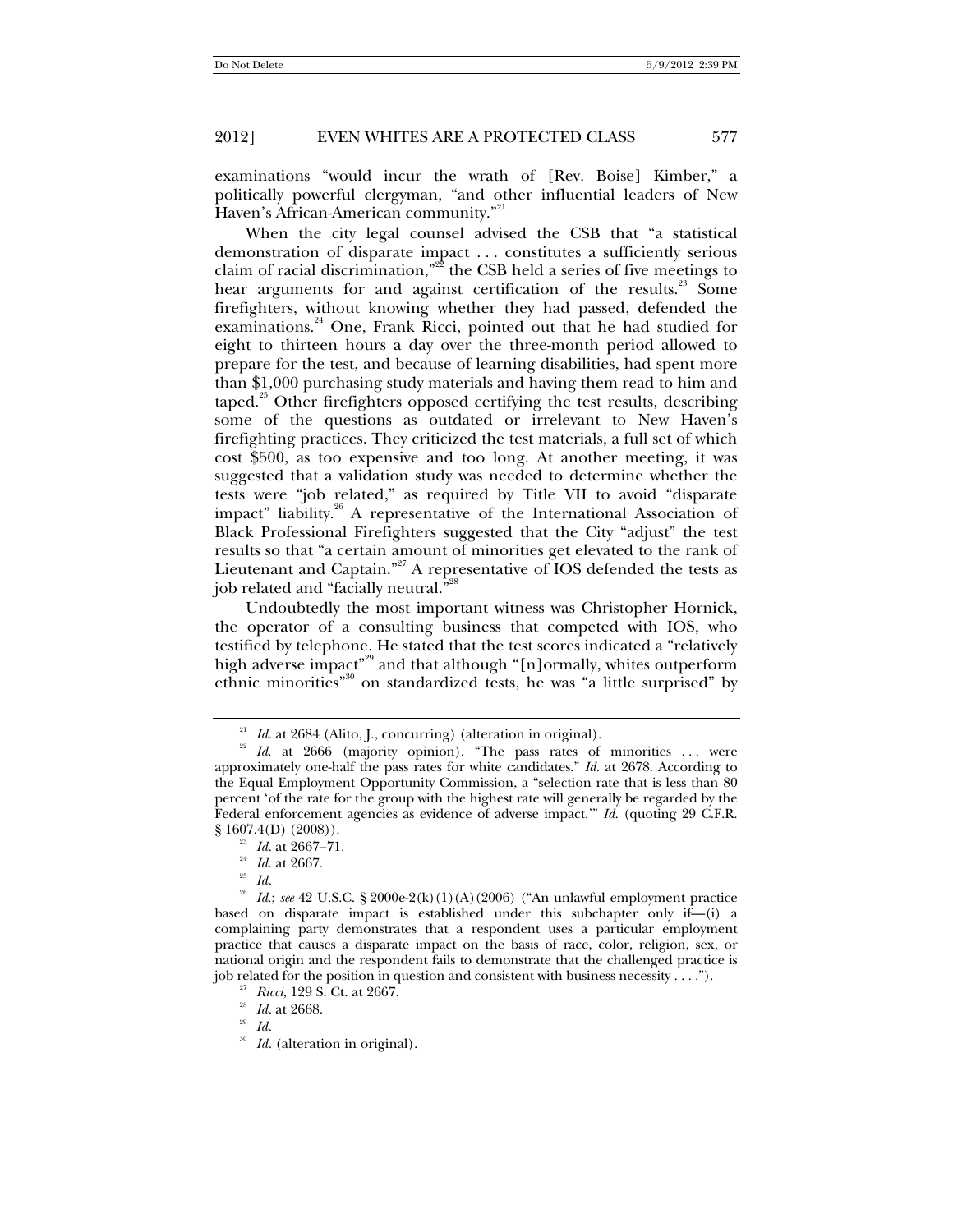the disparity in scores, though "[s]ome of it is fairly typical of what [is] seen in other areas."<sup>31</sup> The "adverse impact on the written exam was somewhat higher," he said, "but generally in the range that [he had] seen professionally."<sup>32</sup> He thought that the collective-bargaining agreement's requirement that examinations have a 60/40 ratio of written and oral components might account for the statistical disparity, because blacks generally do better on oral than on written tests. The fact that for security reasons no department personnel reviewed the tests meant, he said, that "you inevitably get things in there" that, though based on the source materials, are not relevant to New Haven.<sup>33</sup> He suggested it might have been better to use "assessment centers," where candidates have to respond to real-world situations just as they would in the field, rather than using written and oral examinations. $34$  He concluded that the tests were "reasonably good," but that a better process might be used in the future, and he would be available to help. $35$ 

A "fire program specialist" testified that the test questions were relevant and covered material the candidates should know.<sup>36</sup> An expert on the effect of "race and culture" on test performance testified that the test questions might have favored whites because 67% of the respondents used in making up the questions were white, but that a white versus black and Hispanic disparity, especially on written tests, was unavoidable.<sup>37</sup>

At the final CSB meeting, the city counsel, the City's chief administrative officer, speaking on behalf of the mayor, and the human resources director, relying primarily on the Hornick testimony, urged the CSB to reject the test results, which the city counsel said were certain to be challenged.<sup>38</sup> The president of the New Haven firefighters union urged certification. Frank Ricci, testifying again for certification, argued that the assessment-center alternative was not presently available and would take several years to develop.<sup>39</sup> The CSB, with one member recused, split two to two, resulting in a decision against certification.<sup>4</sup>

Eighteen firefighters—17 whites, including Frank Ricci, and one Hispanic—who were denied promotion as a result of the decision sued the city, the mayor, and others, alleging unconstitutional race discrimination.<sup>41</sup> They also filed charges of discrimination with the Equal Employment Opportunity Commission (EEOC) and, after obtaining

<sup>&</sup>lt;sup>31</sup> *Id.* (first alteration in original).<br><sup>32</sup> *Id.*<br><sup>33</sup> *Id.* 26688 60

<sup>33</sup> *Id.* at 2668–69. 34 *Id.* at 2669. 35 *Id.*<sup>36</sup> *Id.*

 $rac{37}{38}$  *Id.* 

<sup>38</sup> *Id.* at 2669–70. 39 *Id.* at 2670–71. 40 *Id.* at 2671. 41 *Id.*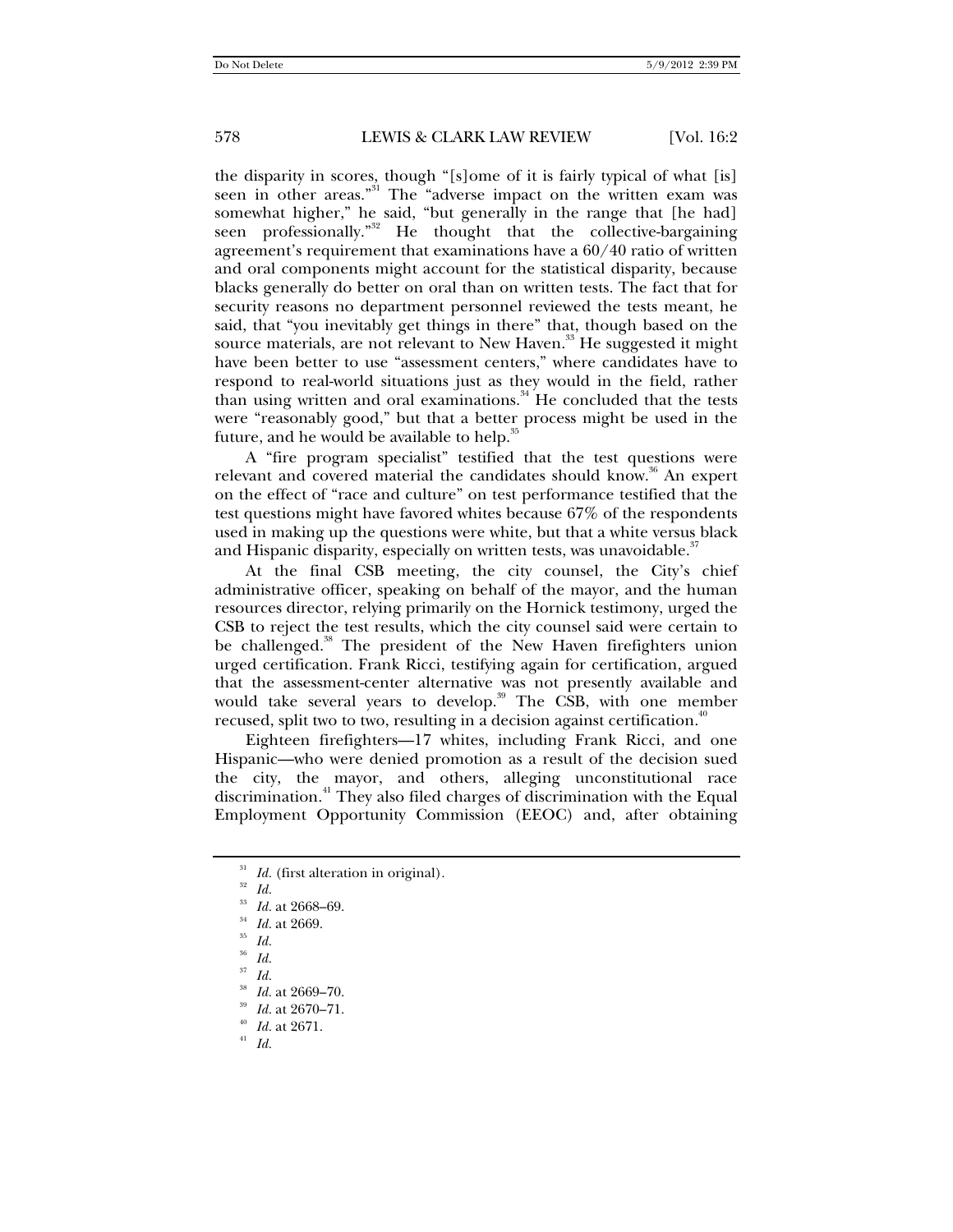right-to-sue letters, amended their complaint to also allege a violation of Title VII. On cross-motions for summary judgment, the district court granted the City's motion, finding that its decision not to certify the test results was not done with "discriminatory animus," but "to avoid making promotions based on a test with a racially disparate impact."42 The court held the decision was not discriminatory because "all applicants took the same test, and the result was the same for all because the test results were discarded and nobody was promoted."<sup>43</sup>

A three-judge panel of the Court of Appeals for the Second Circuit affirmed the district court decision in a one-paragraph unpublished summary order.<sup>44</sup> When other members of the court moved for a rehearing en banc, the panel withdrew the summary order and substituted a nearly identical one-paragraph per curiam opinion affirming the district court's decision for the reasons stated in its opinion.45 While "not unsympathetic to the plaintiffs' expression of frustration," the panel found that they "simply" had not stated a "viable Title VII claim."46 "To the contrary," instead of violating the statute, the CSB was "simply trying to fulfill its obligations under Title VII," given the disparate impact of the tests.<sup> $47$ </sup> The motion for a rehearing en banc was then denied by a vote of seven to six.<sup>48</sup> The Supreme Court granted the firefighters' petition for certiorari and reversed.<sup>49</sup> Justice Kennedy wrote the majority opinion, joined by Chief Justice Roberts and Justices Scalia, Thomas, and Alito.<sup>50</sup> Justice Scalia also wrote a concurring opinion, as did Justice Alito, joined by Justices Scalia and Thomas.<sup>51</sup> Justice Ginsburg wrote a dissenting opinion joined by Justices Stevens, Souter, and Brever.<sup>52</sup>

<sup>42</sup> *Id.*

<sup>&</sup>lt;sup>43</sup> *Id.* at 2672. The Second Circuit, in an opinion by Judge Calabresi, in a different case, characterized the city's action differently than the district judge in *Ricci*: "[W]hat [the city] did, in essence, was to give promotion-or at least another chance at promotion—to the individual black firefighters who had taken the test, at the expense of those firefighters who would have been eligible for promotion if the test results had

been certified." United States v. Brennan, 650 F.3d 65, 102 (2d Cir. 2011).<br><sup>44</sup> *Ricci*, 129 S. Ct. at 2672.<br><sup>45</sup> *Id.*; Ricci v. DeStefano (*Ricci III*), 530 F.3d 88, 88 (2d Cir. 2008). The decision had an additional element of public interest because Justice, then Judge, Sonia Sotomayor, was a member of the panel. *See* Ricci v. DeStefano (*Ricci II*), 530 F.3d 87 (2d Cir. 2008) (per

<sup>&</sup>lt;sup>46</sup> *Ricci II*, 530 F.3d at 87.<br><sup>47</sup> *Id.*<br><sup>48</sup> *Ricci III*, 530 F.3d at 88.

<sup>&</sup>lt;sup>49</sup> Ricci, 129 S. Ct. at 2672.<br><sup>50</sup> Id. at 2664.<br><sup>51</sup> Id. at 2681 (Scalia, J., concurring); id. at 2683 (Alito, J., concurring).<br><sup>52</sup> Id. at 2689 (Ginsburg, J., dissenting).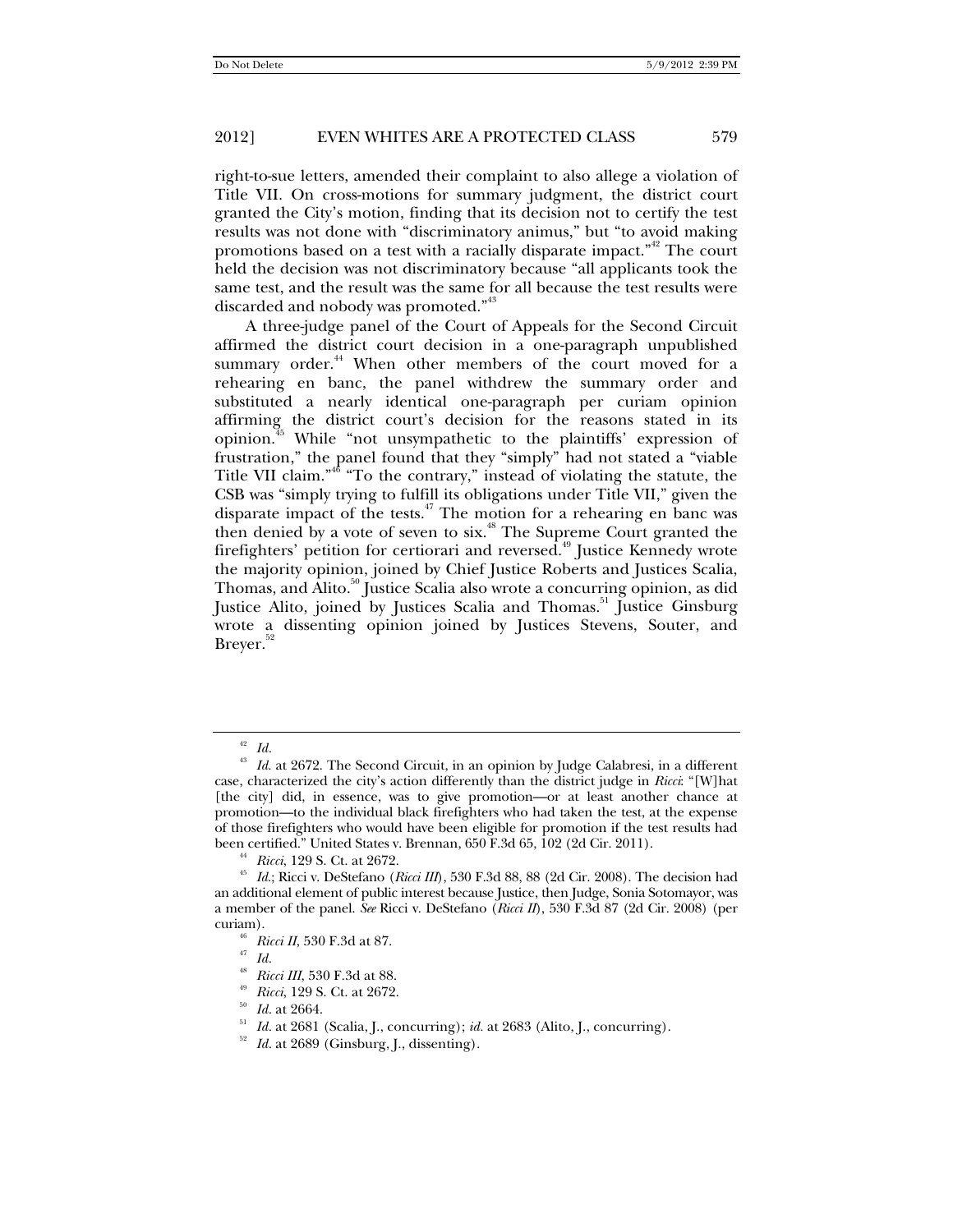#### III. THE SUPREME COURT'S OPINION

Although plaintiffs challenged the City's action on both statutory and constitutional grounds, $53$  Justice Kennedy, by finding that the case could be decided on statutory grounds, made consideration of the constitutional grounds unnecessary, but nonetheless explicitly stated that the Court was holding "the underlying constitutional question" aside. $54$ Title VII of the Civil Rights Act of 1964, as amended by the Civil Rights Act of  $1991$ <sup>55</sup> he began, prohibits "both intentional discrimination (known as 'disparate treatment') as well as, in some cases, practices that are not intended to discriminate but in fact have a disproportionately adverse effect on minorities (known as 'disparate impact')."<sup>56</sup> As originally enacted in 1964, Title VII's "principal non-discrimination provision" prohibited only disparate treatment, "the most easily understood type of discrimination," requiring a showing of "discriminatory intent or motive."<sup>57</sup> It "did not include an express prohibition on policies or practices that produce a disparate impact."

In *Griggs v. Duke Power Co.* 59 in 1971, however, "the Court interpreted the Act to prohibit, in some cases, employers' facially neutral practices that, in fact, are 'discriminatory in operation,'" with the "'touchstone' for disparate-impact liability" being "the lack of 'business necessity.'"60 The employer must show that a practice that "operates to exclude  ${\overline{\mathrm{minor}}\atop \mathrm{inorities}}$ " is "related to job performance." Put another way, the "employer's burden [is] to demonstrate that [the] practice has a 'manifest relationship to the employment in question."<sup>62</sup> If an employer does this, a plaintiff can still prevail by showing a "legitimate alternative that would have resulted in less discrimination. $\mathbb{S}^6$ 

Twenty years later, Congress, by the Civil Rights Act of 1991, amended Title VII to add "a provision codifying the prohibition on disparate-impact discrimination."64 "[A] plaintiff establishes a prima facie violation by showing that an employer uses 'a particular employment practice that causes a disparate impact on the basis of race, color, religion, sex, or national origin."<sup>65</sup> The employer can defend "by

<sup>&</sup>lt;sup>53</sup> *Id.* at 2672 (majority opinion).<br><sup>54</sup> *Id.* at 2681.<br><sup>55</sup> Civil Rights Act of 1991, Pub. L. No. 102-166, 105 Stat. 1071.<br><sup>55</sup> *Ricci*, 129 S. Ct. at 2672.<br><sup>57</sup> *Id.* (internal quotation marks omitted).

 $10^{58}$   $Id.$  <br>  $294$  (1971).

<sup>&</sup>lt;sup>60</sup> Ricci, 129 S. Ct. at 2672–73 (quoting Griggs, 401 U.S. at 431).<br>
<sup>61</sup> Id. at 2673 (alteration in original) (quoting Griggs, 401 U.S. at 431).<br>
<sup>62</sup> Id. (quoting Albemarle Paper Co. v. Moody, 422 U.S. 405, 425 (1975))

<sup>64</sup> *Id.*

*Id.* (quoting 42 U.S.C. § 2000e-2(k)(1)(A)(i)).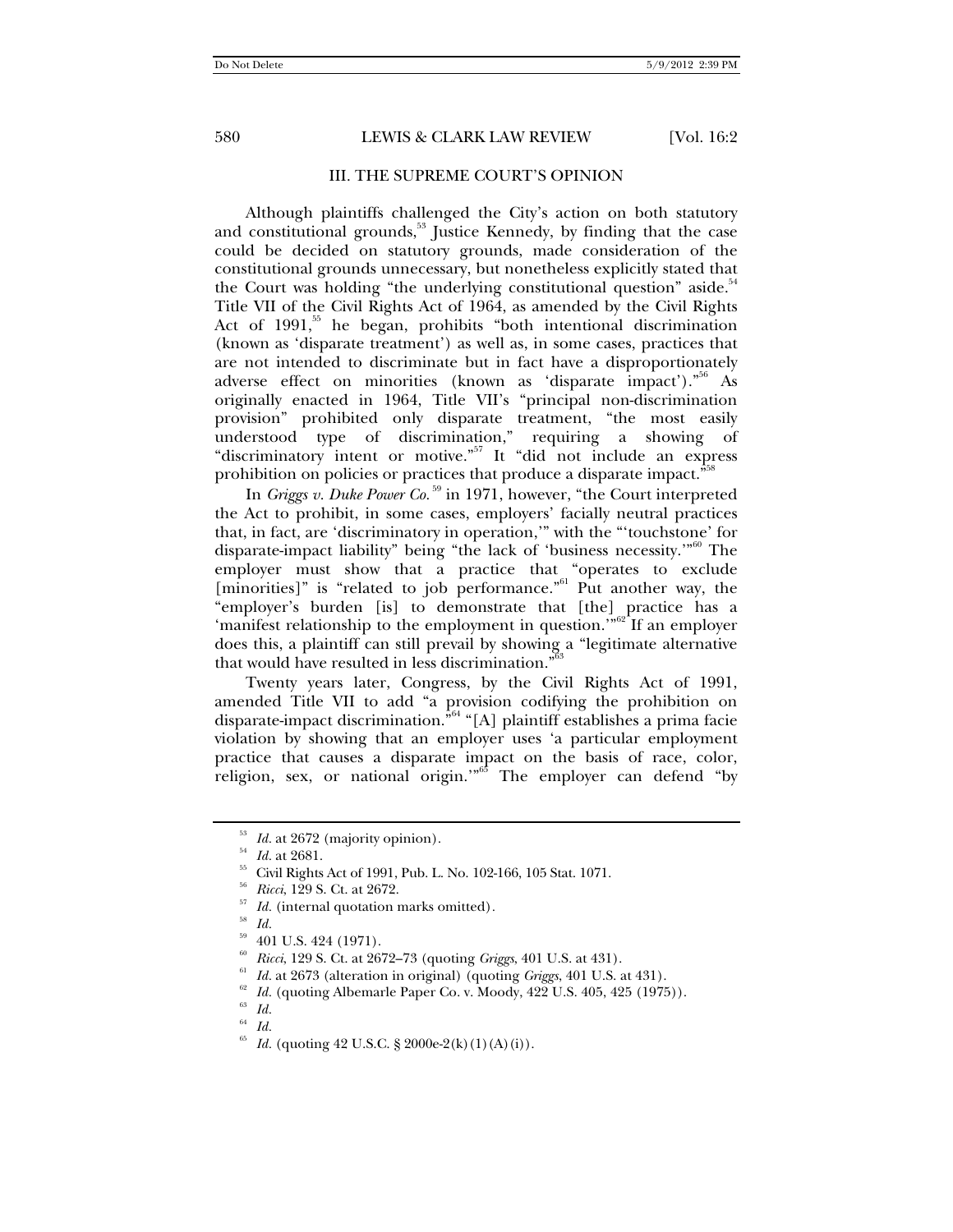demonstrating that the practice is 'job related for the position in question and consistent with business necessity."<sup>66</sup> If this is shown, a plaintiff can still succeed by showing "an available alternative employment practice that has less disparate impact."<sup>67</sup>

The lower courts dismissed the plaintiffs' complaint of alleged race discrimination by finding that the City's act of discarding the test results was not discriminatory.<sup>68</sup> It was a facially neutral act—making no mention of race—and was necessary for the City to avoid Title VII litigation.<sup>89</sup> Justice Kennedy, however, made the very important move of beginning his analysis of the case by treating the alleged race discrimination not as an issue, but as a given.<sup>70</sup> The evidence showed that "the City chose not to certify the examination results because of the statistical disparity based on race," i.e., "solely because the higher scoring candidates were white," making the action "express, race-based decisionmaking."<sup>71</sup> The question, therefore, was "not whether that conduct was discriminatory but whether the City had a lawful justification for its race-based action."72

By definition, however, an act does not constitute "express" race discrimination unless it mentions race, which the City's action did not. As the lower courts found, it was "facially neutral" and treated all the test takers the same.<sup>73</sup> The question therefore was not, as Justice Kennedy said, whether express race discrimination can be justified, but when, if ever, a facially race-neutral act should nonetheless be treated as racially discriminatory because of its racial effects. The Court's official answer apparently supporting Justice Kennedy's conclusion—is that it depends on the actor's "intent."74 This is advantageous for a court because it seems

<sup>70</sup> *Ricci*, 129 S. Ct. at 2673.<br><sup>71</sup> *Id.* at 2673–74. "As the District Court put it, the City rejected the test results because 'too many whites and not enough minorities would be promoted were the lists to be certified." *Id.* at 2673 (quoting *Ricci I*, 554 F. Supp. 2d at 152).

 $_{67}^{66}$   $Id.$  (quoting 42 U.S.C. § 2000e-2(k)(1)(A)(i)).  $_{67}^{67}$   $Id.$ 

Id. at 2671-72 ("[T]he result was the same for all because ... nobody was promoted." (quoting Ricci v. DeStefano (*Ricci I*), 554 F. Supp. 2d 142, 161 (D. Conn.

<sup>2006)).&</sup>lt;br><sup>69</sup> *Ricci II*, 530 F.3d 87, 87 (2d Cir. 2008) ("[T]he Board . . . was simply trying to fulfill its obligations under Title VII . . . .").

<sup>&</sup>lt;sup>72</sup> *Id.* at 2674.<br><sup>73</sup> *See Ricci I*, 554 F. Supp. 2d at 161.<br><sup>74</sup> The standard citation is *Washington v. Davis*, 426 U.S. 229 (1976). In *Washington*, the Court held that the "legal standards applicable to Title VII cases" were not applicable in "resolving the constitutional issue," *id.* at 238, which should be reason enough to question the validity of those standards since Title VII and the Equal Protection Clause purport to do the same thing—prohibit discrimination. The Court, indeed, had "difficulty understanding how a law establishing a racially neutral qualification for employment is nevertheless racially discriminatory," *id.* at 245, which would seem to require finding the *Griggs* standard not merely inapplicable but invalid. If it is "untenable," as the Court held, "that the Constitution prevents the Government from seeking modestly to upgrade the communicative abilities of its employees [by requiring a passing grade on a standard reading test] rather than be satisfied with some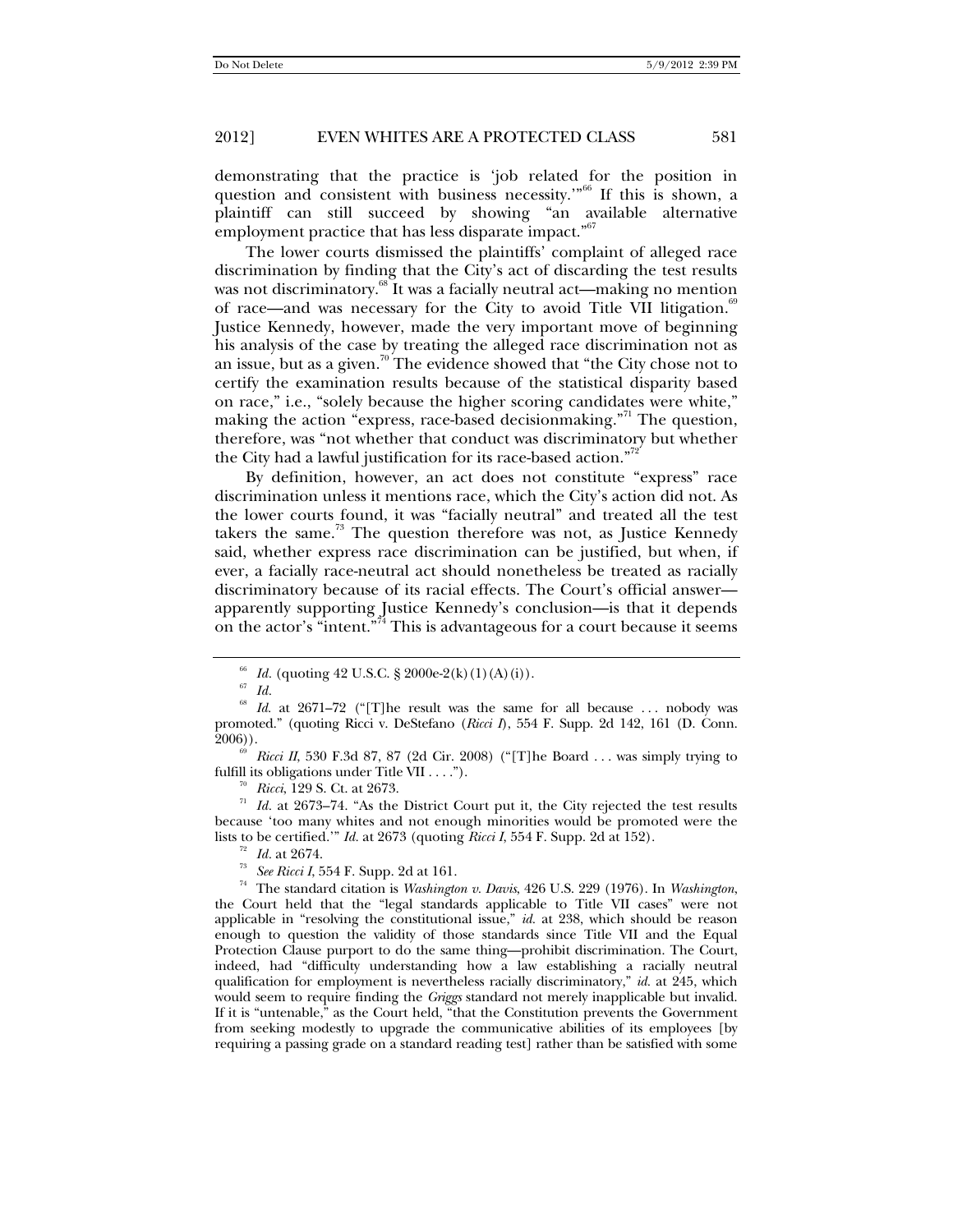to make the issue one of fact rather than policy; perhaps involving a moral element of blame. It has the disadvantages, however, of raising issues as to how "intent" is to be defined, determined, and most important, why, in any event, a competent actor's mental state ("subjective intent") rather than the effects of his deliberate (nonaccidental) act should determine the act's legal consequences. The law typically disposes of these problems with the sensible assumption that a competent actor intends the natural and foreseeable consequences of his deliberate acts, $75$  which tends, however, to make the intent inquiry superfluous and misleading, $\frac{76}{6}$  especially since good intent will not excuse an otherwise unlawful act.<sup>7</sup>

A more realistic, and less confusing, approach is ordinarily to omit the intent inquiry, look directly at effects, and hold a facially race neutral act racially discriminatory on the basis of its racial effects only if it lacks a sufficient non-racial justification. Redrawing the boundaries of a town with the effect of excluding nearly all blacks and very few whites with no apparent non-racial justification is a clear and classic example.<sup>78</sup> By this

("[If] the court [is] to 'infer' improper intent" from objective factors, "then, using

 $\frac{7}{10}$  See, *e.g.*, Bd. of Trade v. United States, 246 U.S. 231, 238 (1918) (noting that intent may be considered "not because a good intention will save an otherwise objectionable regulation or the reverse; but because knowledge of intent may help the

court to interpret facts and to predict consequences"). 78 *See, e.g.*, Gomillion v. Lightfoot, 364 U.S. 339, 347 (1960). An act, as in *Gomillion*, with racial effects "unexplainable on grounds other than race," is objectively discriminatory, not discriminatory, as the Court suggested in *Village of Arlington Heights v. Metropolitan Housing Development Corp.*, because of an improper intent. 429 U.S. 252, 266 (1977). It presumably would be considered discriminatory even if it could be shown that the city officials never considered race. When, however, the issue is the sufficiency of a non-racial justification, a court may accept evidence of the actor's evaluation of the justification as relevant or dispositive—evidence, for example, that "factors usually considered important by the decisionmaker strongly favor a decision contrary to the one reached." *Id.* at 267.

 Other cases purporting to rely on subjective intent almost always seem to turn on objective factors. In *Hunt v. Cromartie*, for example, the Court stated that "[a] facially neutral law ... warrants strict scrutiny only if it can be proved that the law was 'motivated by a racial purpose or object,'" 526 U.S. 541, 546 (1999) (quoting Miller v. Johnson, 515 U.S. 900, 913 (1995)), but discrimination was found on the basis of objective "statistical and demographic evidence." *Id.* at 548. As Justice Stevens stated in his concurring opinion in *Washington v. Davis*, "the line between discriminatory purpose and discriminatory impact is not nearly as bright, and perhaps not quite as critical, as [one] might assume." 426 U.S. at 254.

 The difference between the *Griggs* and the *Washington* "standards" is a difference in the placement and weight of the burden of justification of employment requirements

lower level of competence," *id.* at 245–46, it should also be untenable that Title VII prevents private employers from doing the same thing.

 $\frac{75}{10}$  *Id.* at 253 (Stevens, J., concurring) ("Frequently the most probative evidence of intent will be objective evidence of what actually happened rather than evidence describing the subjective state of mind of the actor. For normally the actor is presumed to have intended the natural consequences of his deeds."). 76 *See* Barry Wright Corp. v. ITT Grinnell Corp., 724 F.2d 227, 232 (1st Cir. 1983)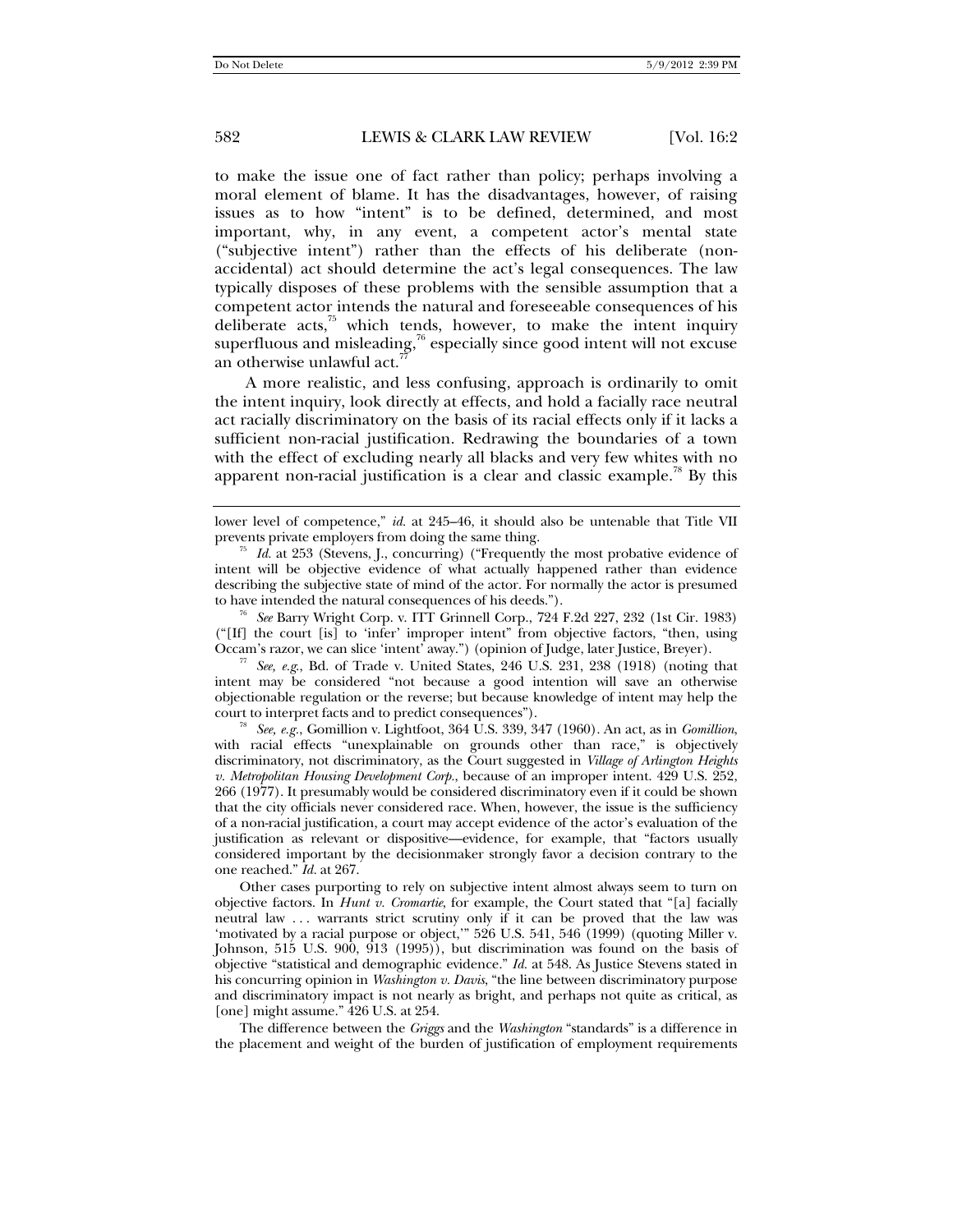test, New Haven's action was not discriminatory because it had the very substantial non-racial justification of being necessary to avoid Title VII disparate impact litigation, to say nothing of possible liability.

To say, as Justice Kennedy did, that the City rejected the test results "solely because the higher scoring candidates were white"<sup>79</sup> is correct in the sense that the City would not have rejected them otherwise, but the relevance of the fact that the higher scoring candidates were white is that it subjected the City to disparate impact litigation, which rejecting the test results served to avoid. Kennedy was correct, therefore, that race discrimination was involved in the City's action, but its source was not the action itself, but Title VII's disparate impact provision, which made the City subject to litigation and possible liability because the higher scoring candidates were white.

It is also not accurate to state, as Justice Kennedy did, that *Grigg*s' creation of disparate impact liability under Title VII, codified by the 1991 Act, prohibited a new or additional type of discrimination.<sup>80</sup> The original Title VII had already prohibited all race discrimination in employment. The effect of disparate impact liability is not to prohibit but to require race discrimination, to convert a requirement that employment decisions be made without regard to race into a requirement that they not be made without taking race into account.<sup>81</sup> The simple magic of the misuse of language makes it possible to find "race discrimination" on the basis of legitimate, non-racial employment criteria, such as literacy or education. Thus, an employer can be found guilty of "race discrimination" if it prefers employees who are high school graduates to high school dropouts if, as is usually the case, a racial disproportion in the workforce results.<sup>82</sup> It is not enough that the requirement obviously serves the

 The dubiousness of reliance on subjective intent is shown by Justice Alito's reliance on it in his concurring opinion. *See infra* Part VI*.*

with a disparate racial impact. Under *Griggs*, the defendant must show a more than rational justification; under *Washington*, the plaintiff must show the absence of a rational justification. *See* Daniel R. Ortiz, *The Myth of Intent in Equal Protection*, 41 STAN. L. REV. 1105, 1150 (1989) (noting that intent "allocat[es] burdens of proof according to the balance of individual and public interests," and "submerges judicial discretion to the level where it becomes invisible to those outside the system").

<sup>&</sup>lt;sup>79</sup> Ricci v. DeStefano, 129 S. Ct. 2658, 2674 (2009).<br><sup>80</sup> *Id.* at 2672–73.<br><sup>81</sup> The Court made its conversion of Title VII's prohibition of race discrimination to permission for race discrimination explicit in *United Steelworkers v. Weber*, holding that an employer may admit employees to a training program according to a plan that "operates to discriminate against white employees solely because they are white."

<sup>&</sup>lt;sup>82</sup> See THOMAS SOWELL, RACE AND CULTURE: A WORLD VIEW 3 (1994). "Group occupational patterns, repeated in country after country, are only one of numerous cultural patterns that follow racial or ethnic groups around the world. Viewing such groups internationally frees us from prevailing 'social science' doctrines which presuppose that a given nation is causally—and hence morally—responsible for whatever occupational, economic, or other patterns, 'disparities,' or 'imbalances' are found among the various groups within its borders. Differences among groups, and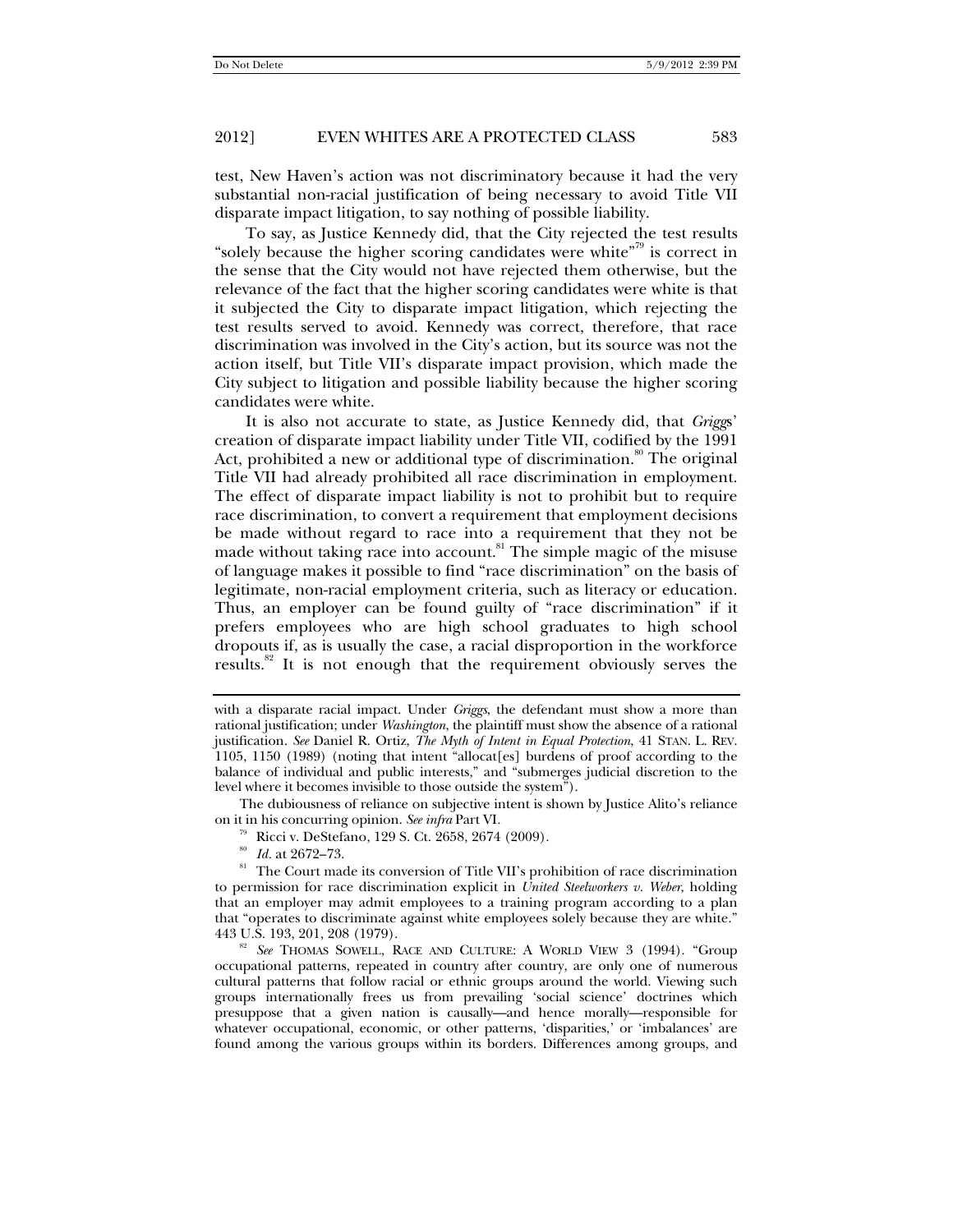employer's need for the most competent, reliable, and promotable employees available; the employer can escape liability only by incurring the cost of attempting to "validate" the requirement to the satisfaction of an administrative agency or court.<sup>83</sup> The effect is to create an economic inducement for the employer to avoid the validation cost by hiring by race to avoid the disproportion. Disparate impact liability is simply a racepreference ("affirmative action") requirement, with the degree of preference required dependent on the cost of validation.<sup>84</sup>

The real question presented by *Ricci*, therefore, was not the legality or constitutionality of the City's alleged discrimination, but the constitutionality of amended Title VII to the extent that it is interpreted as an effective requirement of discrimination. Since Title VII's disparate impact provision is the result of a doctrine first created by the Court itself and then specifically endorsed by Congress, the Court was understandably eager to at least postpone facing that question by focusing, instead, on the City's action. After ignoring Title VII's disparate impact provision in finding the City guilty of race discrimination, the Court turned to it to decide the justifiability of that supposed discrimination. In doing so, the Court made the crucial move of recognizing that Title VII's disparate treatment and disparate impact

even among subgroups within a given people, are the rule rather than the exception, all over the planet . . . ." *Id.*

<sup>&</sup>lt;sup>83</sup> *See generally George Rutherglen, Ricci v. DeStefano: Affirmative Action and the Lessons of Adversity, 2009 Sup. CT. REV. 83, 87–88, 90–91.* 

<sup>&</sup>lt;sup>84</sup> See id. at 83 ("This last Term, the Supreme Court revisited the issue of affirmative action, in the heavily cloaked guise of the technical rules governing claims of intentional discrimination and disparate adverse impact under Title VII.") The objective of the disparate impact doctrine, the then EEOC Director, Eleanor Holmes Norton, once candidly advised employers, was not to justify or "validate" employment requirements, but simply to hire more minorities and females: "It is clear that the employers around the country are increasingly sophisticated in the validation of tests. . . . We do not see, however, comparable evidence that validated tests have in fact gotten black and brown bodies, or for that matter, females into places as [a] result of the validation of those tests.... Therefore, I see some very positive advantages I must say in encouraging an employer to look at what the ultimate goal is. That is to say, did your work force have some minorities and females before the test was validated or does it have any appreciable number now that the test has been validated? And if you really don't want to go through that, but you are interested in getting excluded people in your work force, we would encourage you to do so." Barbara Lerner, *Employment Discrimination: Adverse Impact, Validity, and Equality*, 1979 SUP. CT. REV. 17, 40 n.62 (quoting Eleanor Homes Norton at an EEOC meeting on December 22, 1977). *But see* Ian Ayres & Peter Siegelman, *The Q-Word as Red Herring: Why Disparate Impact Liability Does Not Induce Hiring Quotas*, 74 TEX. L. REV. 1487, 1489 (1996) ("[D]isparate impact liability may actually induce hiring discrimination against minorities (and other protected groups)" because of "disparate impact firing liability . . . ."); Michael Selmi, *Was the Disparate Impact Theory a Mistake?*, 53 UCLA L. REV. 701, 782 (2006) ("[D]isparate impact theory has produced limited meaningful change, and . . . a broader definition of intent could have served virtually the same purpose.").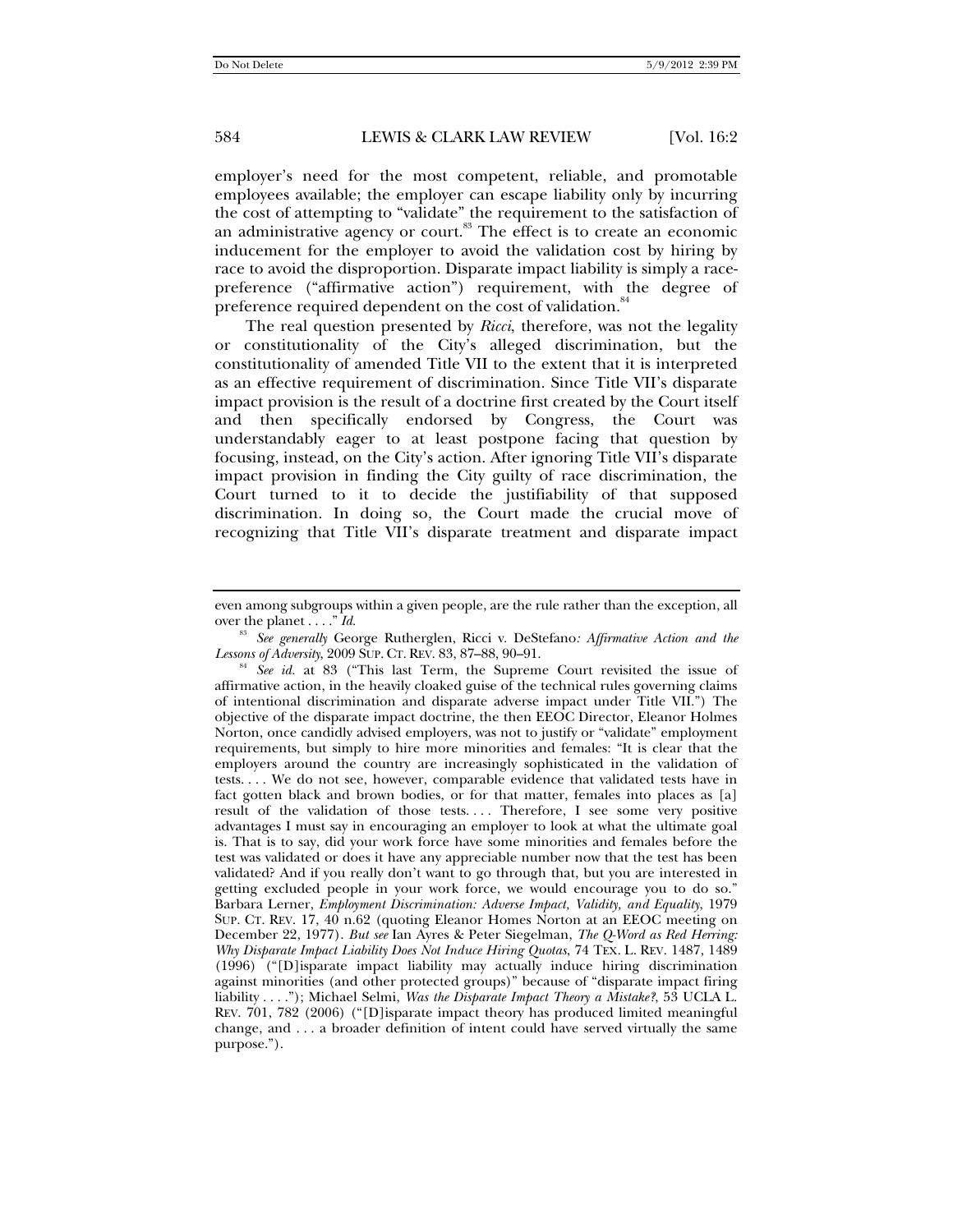provisions "point in different directions" and "could be in conflict,"85 the one explicitly prohibiting and the other effectively requiring race discrimination.

Although Title VII's disparate impact provision did not prevent the City's action from being found to be race discrimination, it may, the Court found, authorize or require and therefore possibly justify that discrimination.<sup>86</sup> That, however, would seem not to avoid—but to raise the question of the disparate impact provision's constitutionality and indeed, as a matter of logic at least, to answer it in the negative, for it cannot, it would seem, authorize or require unconstitutional ("express, race-based") discrimination without being unconstitutional itself.<sup>87</sup> Instead of answering that question, Justice Kennedy decided to leave it open<sup>88</sup> by deciding the case on purely statutory grounds. Title VII's two provisions may be "reconciled,"<sup>39</sup> he found, by holding that disparate impact's requirement of discrimination may, in limited circumstances not present in this case, trump disparate treatment's prohibition.

Justice Kennedy began his reconciliation process by rejecting plaintiffs' argument that "unintentional" disparate impact "discrimination" should never be allowed to trump "intentional" disparate treatment discrimination.<sup>90</sup> "Congress has expressly prohibited both types of discrimination,"<sup>91</sup> and it would not be proper to render part of the statute "a dead letter."92 He next rejected plaintiffs' alternative argument that a violation of the disparate treatment provision should be trumped by an alleged need to comply with the disparate impact provision only if an actual violation of the disparate impact provision would otherwise have occurred. That rule, Kennedy pointed out, would deter employers from voluntary compliance with the disparate impact provision, lest it later be found that no actual violation would have occurred.

<sup>88</sup> The constitutional question, Kennedy insisted, was left open: "Our statutory holding does not address the constitutionality of the measures taken here in purported compliance with Title VII. We also do not hold that meeting the strong-basis-inevidence standard [applied to the statute] would satisfy the Equal Protection Clause in a future case." *Ricci*, 129 S. Ct. at 2676. 89 *Id. at* 2672. 90 *Id.* at 2674. 91 *Id.*

<sup>85</sup> *Ricci*, 129 S. Ct. at 2674. 86 *Id.* at 2677. 87 *See, e.g.*, Richard Primus, *The Future of Disparate Impact*, 108 MICH. L. REV. 1341, 1346 (2010) ("Title VII's prohibition on disparate treatment and the Fourteenth Amendment's guarantee of equal protection have the same content, so a rule that conflicts with one also conflicts with the other."); *The Supreme Court, 2008 Term — Leading Cases*, 123 HARV. L. REV. 153, 290 (2009) ("[I]f discriminatory actions would be unconstitutional were it not for a compelling interest in Title VII compliance, then how

<sup>&</sup>lt;sup>92</sup> *Id.* (quoting United States v. Atl. Research Corp., 551 U.S. 128, 137 (2007)).  $Id$ .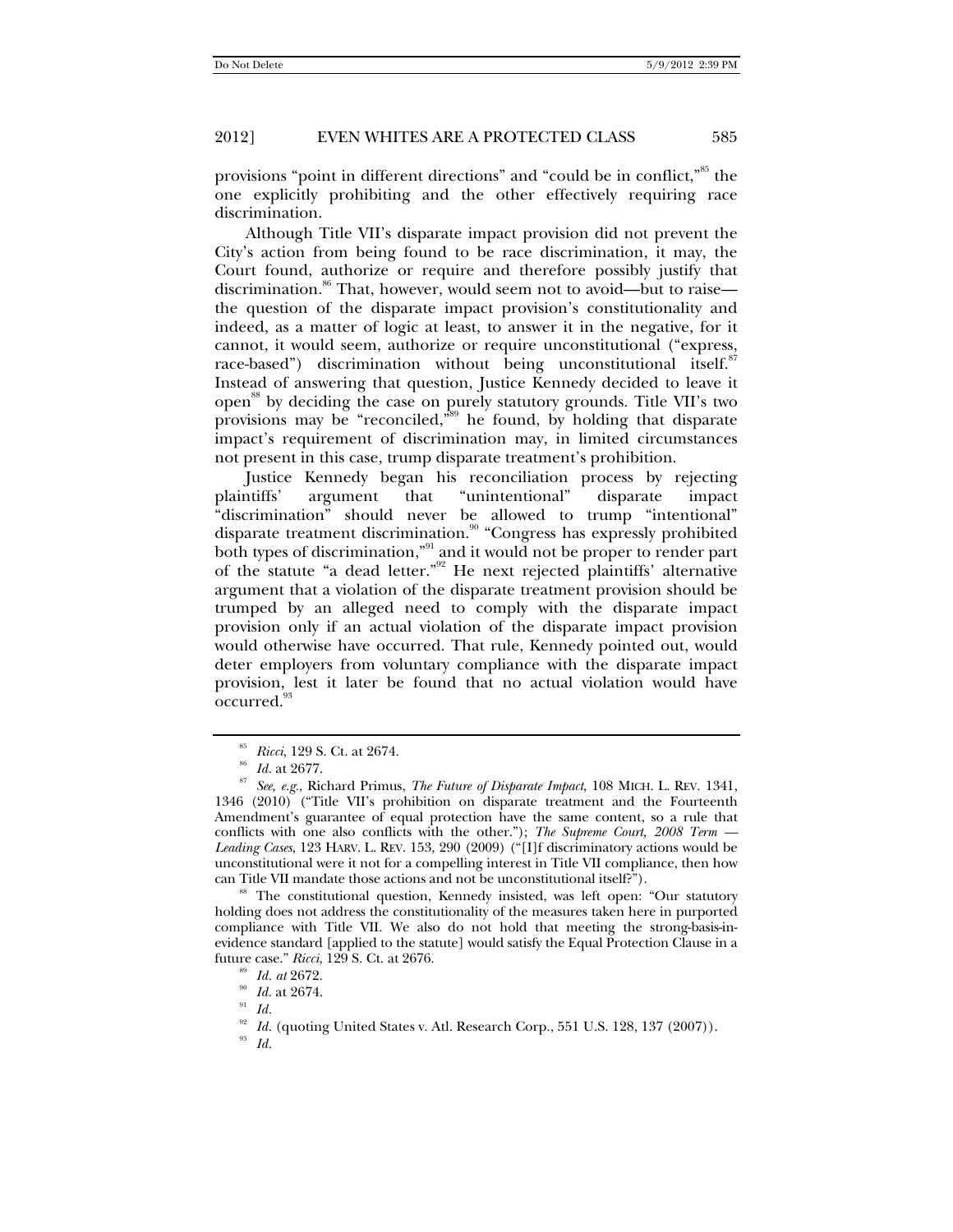Finally, Justice Kennedy rejected the defendants' proposal—"[a]t the opposite end of the spectrum"—that it should be enough to avoid disparate treatment liability that the employer had a good-faith belief that its action was necessary to avoid disparate-impact liability.<sup>94</sup> That, Kennedy objected, would encourage employers to take "race-based action at the slightest hint of disparate impact."95 Since statistics alone showing racial disproportions can establish a prima facie disparate impact case, the proposal "would amount to a *de facto* quota system" and a requirement of "outright racial balancing."96 Kennedy therefore sought a "more appropriate balance"<sup>97</sup> between making the disparate impact defense to a disparate treatment violation too easy or too difficult. It happened, helpfully, he found, that the Court had earlier dealt with the problem of reconciling a requirement with a prohibition of race discrimination, albeit in the different equal protection context. Kennedy therefore sought to solve the present problem of the conflicting requirements by applying the doctrine developed in those cases. That doctrine, unfortunately, is based on a "remedial theory" that is fictional and, in any event, inapplicable to the present case.

#### IV. THE "REMEDY" RATIONALE FOR RACE DISCRIMINATION

The "remedy" justification for a requirement of race discrimination has a somewhat convoluted history. In 1954, *Brown v. Board of Education*,<sup>98</sup> of course, prohibited school segregation and, it soon appeared, all official race discrimination.<sup>99</sup> In the great Civil Rights Act of  $1964$ ,<sup>100</sup> Congress in effect ratified, extended and made enforceable what it, like everyone else, understood to be the *Brown* principle, a prohibition of all official race discrimination. School segregation then quickly came to an end, but because of residential racial separation, a high degree of integration did not usually result. *Brown* therefore came to be seen by some not as a triumph but as something of a disappointment, and its prohibition of discrimination as an obstacle rather than an aid to racial

(vacating in favor of petitioners in conformity with *Dawson v. Mayor of Baltimore City*).<br><sup>100</sup> Civil Rights Act of 1964, Pub L. No, 88-352, 78 Stat. 241 (codified as amended at 42 U.S.C. §§ 2000a–2000h-6 (2006)).

<sup>94</sup> *Id.* at 2674–75. 95 *Id.* at 2675. 96 *Id.*

<sup>97</sup> *Id.*

<sup>98 347</sup> U.S. 483 (1954). 99 This was made clear in the companion case of *Bolling v. Sharpe*, prohibiting school segregation in Washington, D.C. under the Due Process Clause of the Fifth Amendment ("Classifications based solely upon race must be scrutinized with particular care."), 347 U.S. 497, 499 (1954), and in a series of cases prohibiting segregation in non-education contexts by simply citing *Brown*, e.g., on public beaches, *see Dawson v. Mayor of Baltimore City*, 220 F.2d 386, 386–87 (4th Cir. 1955) (per curiam), *aff'd per curiam*, 350 U.S. 877 (1955), and golf courses, *see Holmes v. City of Atlanta*, 223 F.2d 93, 94 (5th Cir. 1955), *vacated per curiam*, 350 U.S. 879 (1955)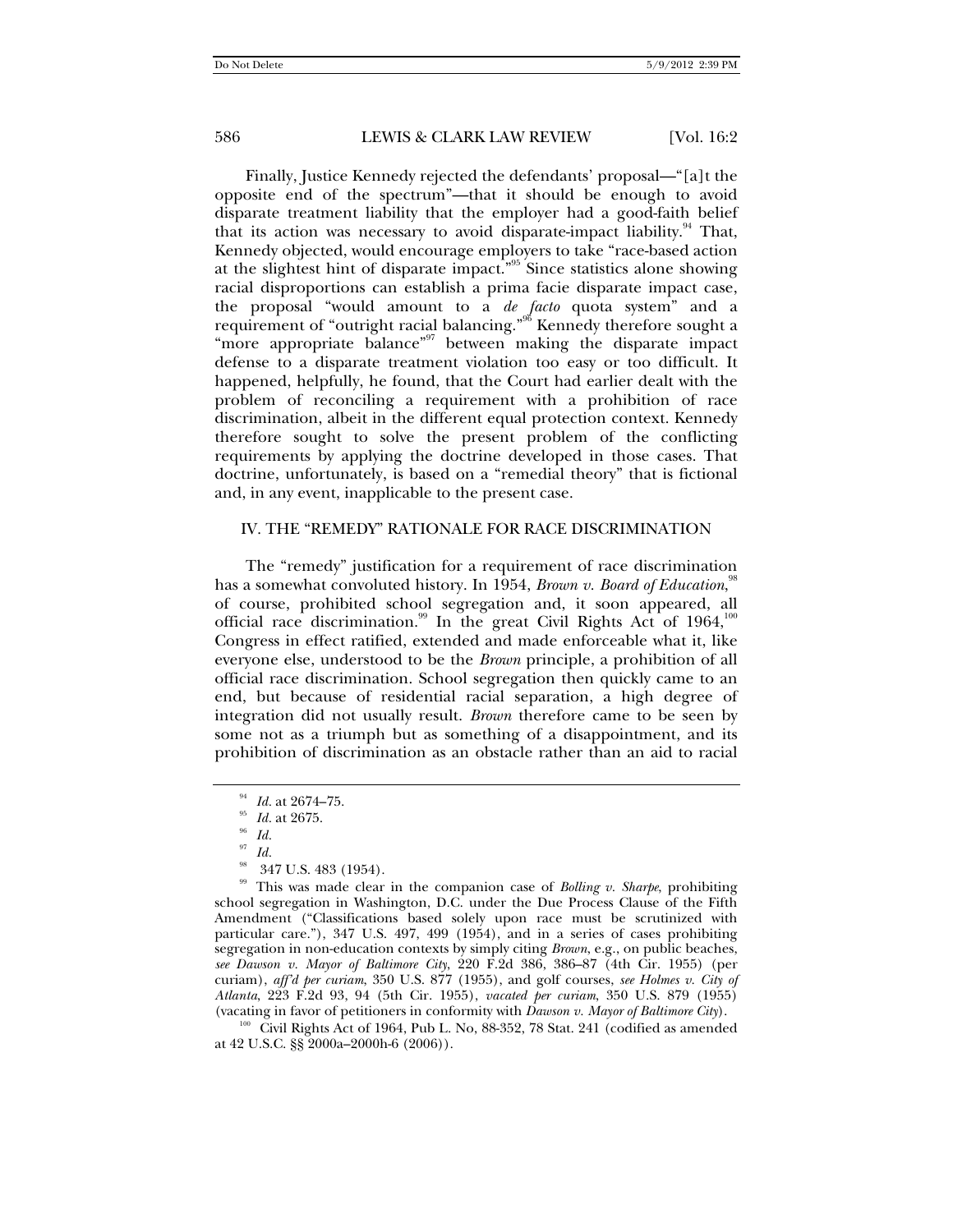equality.<sup>101</sup> In 1968, in *Green v. New Kent County, Va.*,<sup>102</sup> the Court essentially adopted this view by holding that a school district's ending all official race discrimination was not sufficient to put it in compliance with the Constitution when insufficient integration resulted.<sup>103</sup> Because it was not feasible, however, for the Court to openly announce a new constitutional requirement of integration, the Court insisted, instead, that the requirement was only "desegregation," the undoing or "remedying" of the segregation prohibited in *Brown*. Thus, instead of qualifying or making an exception to the *Brown* principle, the Court purported to be enforcing it: imposing a requirement of race discrimination in the name of a prohibition.<sup>104</sup> Each succeeding case made it more clear, however, that the rationale was fictional, that the Court was simply requiring integration for its own sake.<sup>105</sup>

Once *Green* thus established that official race discrimination was not nearly as absolutely prohibited as had been thought since *Brown*, but was actually permissible or even required as a "remedy" for past discrimination, proposals for its use in other, non-school contexts quickly arose. Just as Congress had followed *Brown* by prohibiting race discrimination in the 1964 Civil Rights Act, it followed *Green* by requiring it, for the first time, in the Public Works Employment Act of 1977, in the

<sup>101</sup> *See, e.g.*, Theodore Y. Blumoff & Harold S. Lewis, Jr., *The Reagan Court and Title VII: A Common-Law Outlook on a Statutory Task*, 69 N.C. L. REV. 1, 15 (1990) ("The basic principle of color-blindness may obstruct the goal of equal achievement."(footnote omitted)); Richard A. Primus, *Equal Protection and Disparate Impact: Round Three*, 117 HARV. L. REV. 493, 504 n.41 (2003) ("[T]he colorblindness imagery now functions mostly to impede efforts to dismantle old racial hierarchies."). *See generally* David A.

<sup>&</sup>lt;sup>102</sup> Green v. Cnty. Sch. Bd., 391 U.S. 430 (1968).<br><sup>103</sup> *Id.* at 440–42. For a full discussion of the case and the Court's move from prohibiting segregation to requiring integration, see LINO A. GRAGLIA, DISASTER BY DECREE: THE SUPREME COURT DECISIONS ON RACE AND THE SCHOOLS (1976).

<sup>104</sup> The desegregation/remedy rationale had the further advantages for the Court of making it appear initially that the requirement would apply only to the South, where there had been segregation, and of obviating any need to justify a requirement of integration on its merits. The rationale had the disadvantages, however, that it was not only false as a matter of fact—compulsory integration was not limited to undoing segregation—but illogical as a matter of policy—if compulsory integration is sound policy, it should be so everywhere, not only in the South. The remedy rationale had the further disadvantage for proponents of compulsory integration that it could go from requiring to prohibiting compulsory integration and race discrimination by simply being taken seriously, by a court noting, as the Court did in *Parents Involved in Community Schools v. Seattle School District No. 1*, 551 U.S. 701 (2007), that there was no longer any segregation to be remedied. *See* Lino A. Graglia, *supra* note 4, at 917–21 (2008).

<sup>105</sup> In *Keyes v. School District No. 1*, 413 U.S. 189 (1973), the Court required "desegregation" in a school district that had never had segregation and, indeed, found itself in court only because of its exceptional commitment to integration. *See* GRAGLIA, *supra* note 103, at 160–202.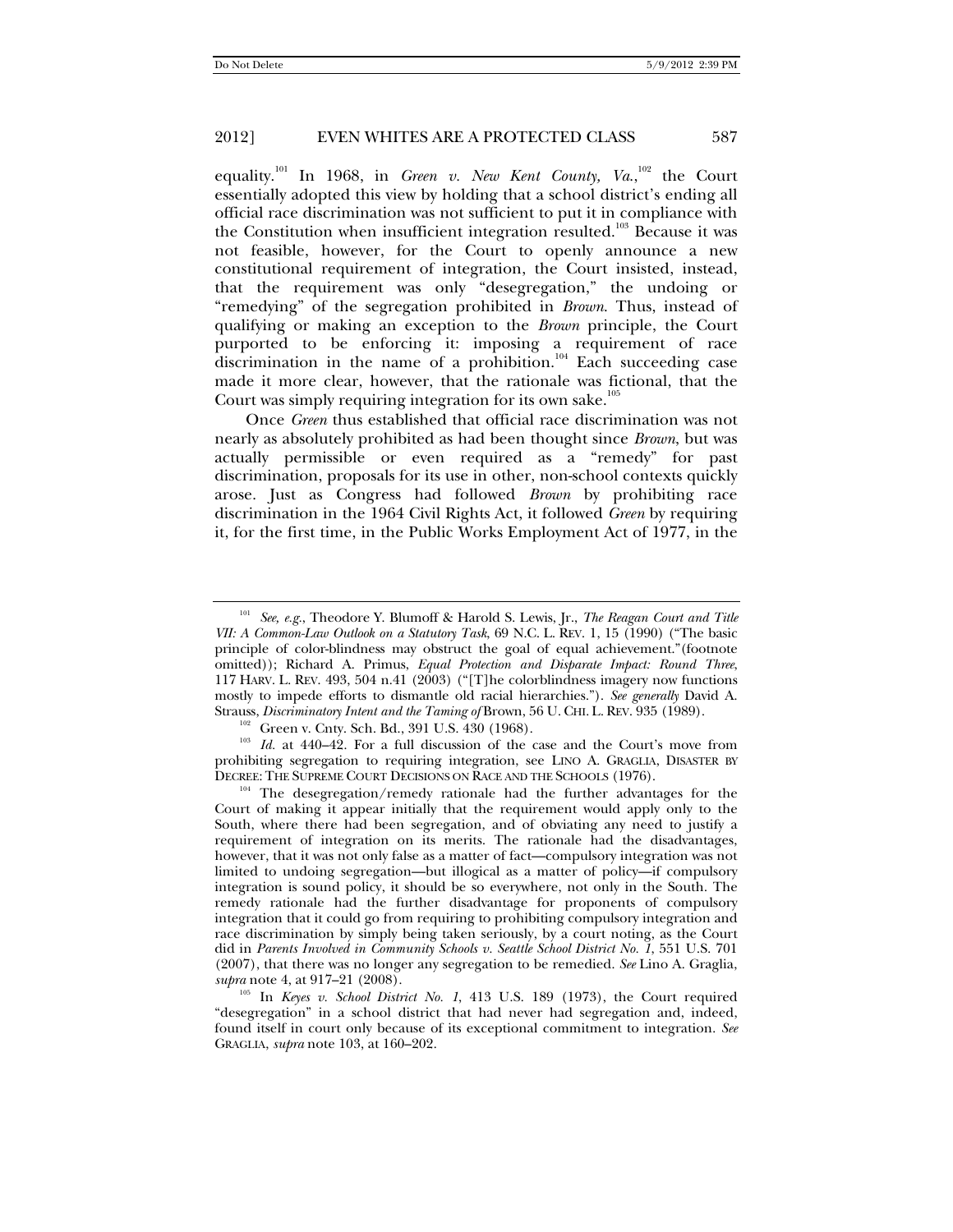distribution of federal funds to the states for public works projects.<sup>106</sup> In *Fullilove v. Klutznick* in 1980, the Court, following *Green* and its progeny, upheld explicit race discrimination "as a strictly remedial measure" within the "broad remedial powers of Congress" under Section 5 of the Fourteenth Amendment.<sup>107</sup> How discriminating in favor of a person not shown to be a victim of discrimination can be considered a "remedy" for discrimination against a different person was not explained.

In *Wygant v. Jackson Board of Education*<sup>108</sup> in 1986, however, the Court, in a plurality opinion by Justice Powell, $109$  balked at approving a school district plan that gave preference to blacks over whites in laying off teachers in response to a budget crisis. Instead of simply returning to the *Brown* nondiscrimination principle, however, Powell—a frequent seeker of a "middle way"110—sought to accommodate the *Green* qualification of the principle by stating that such discrimination may be permissible if necessary for "remedial" purposes.<sup>111</sup> He then very much narrowed this permission, however, by stating that the remedy rationale was limited, first, to remedying the school district's own prior discrimination, not "societal discrimination,"<sup>112</sup> and second, by a requirement, which he found that the school district had failed to meet, of "a strong basis in evidence for its conclusion that remedial action was necessary. $\vec{r}^{113}$  Justice White, concurring, would have simply returned to the *Brown* principle by holding that "the discharge of white teachers to make room for blacks, none of whom has been shown to be a victim of any racial discrimination," is a violation of the Equal Protection Clause.<sup>114</sup>

Finally, in *City of Richmond v. J.A. Croson Co.*<sup>115</sup> in 1989, involving race preferences in public contracting, a Court majority, for the first time, in an opinion by Justice O'Connor, adopted the position she had earlier

- 
- 

<sup>&</sup>lt;sup>106</sup> Public Works Employment Act of 1977, Pub. L. No. 95-28, § 103, 91 Stat. 116, 116–17 (codified as amended at 42 U.S.C. § 6705 (2006)). The act required that at least 10%of the funds made available ordinarily go to "minority business enterprises,"

with "minority" defined in racial and ethnic terms. 42 U.S.C. § 6705(f)(2) (2006).<br><sup>107</sup> Fullilove v. Klutznick, 448 U.S. 448, 472–73, 481–83 (1980).<br><sup>108</sup> 476 U.S. 267 (1986).<br><sup>109</sup> The opinion was joined by Chief Justic O'Connor. *Id.* at 269. Justice White concurred separately. *Id.* at 294. Justice Marshall

dissented joined by Justices Brennan, Blackmun, and Stevens. *Id.* at 295.<br><sup>110</sup> *See, e.g.*, Regents of the Univ. of Cal. v. Bakke, 438 U.S. 265 (1978) (finding discrimination favoring blacks is subject to "strict scrutiny," but is nonetheless permissible in higher education to increase "diversity"); Keyes v. Sch. Dist. No. 1, 413 U.S. 189, 217–32 (1973) (Powell, J., concurring in part) (after correctly arguing that compulsory integration cannot be justified as desegregation, he in effect nonetheless justified a very limited form of it as desegregation). *See* GRAGLIA, *supra* note 103, at 160–202.<br>
<sup>111</sup> *Wygant*, 476 U.S. at 277 (plurality opinion).<br>
<sup>112</sup> *Id.* at 278.<br>
<sup>114</sup> *Id.* at 295 (White, J., concurring in the judgment).<br>
<sup>115</sup> 488 U.S. 469 (1989).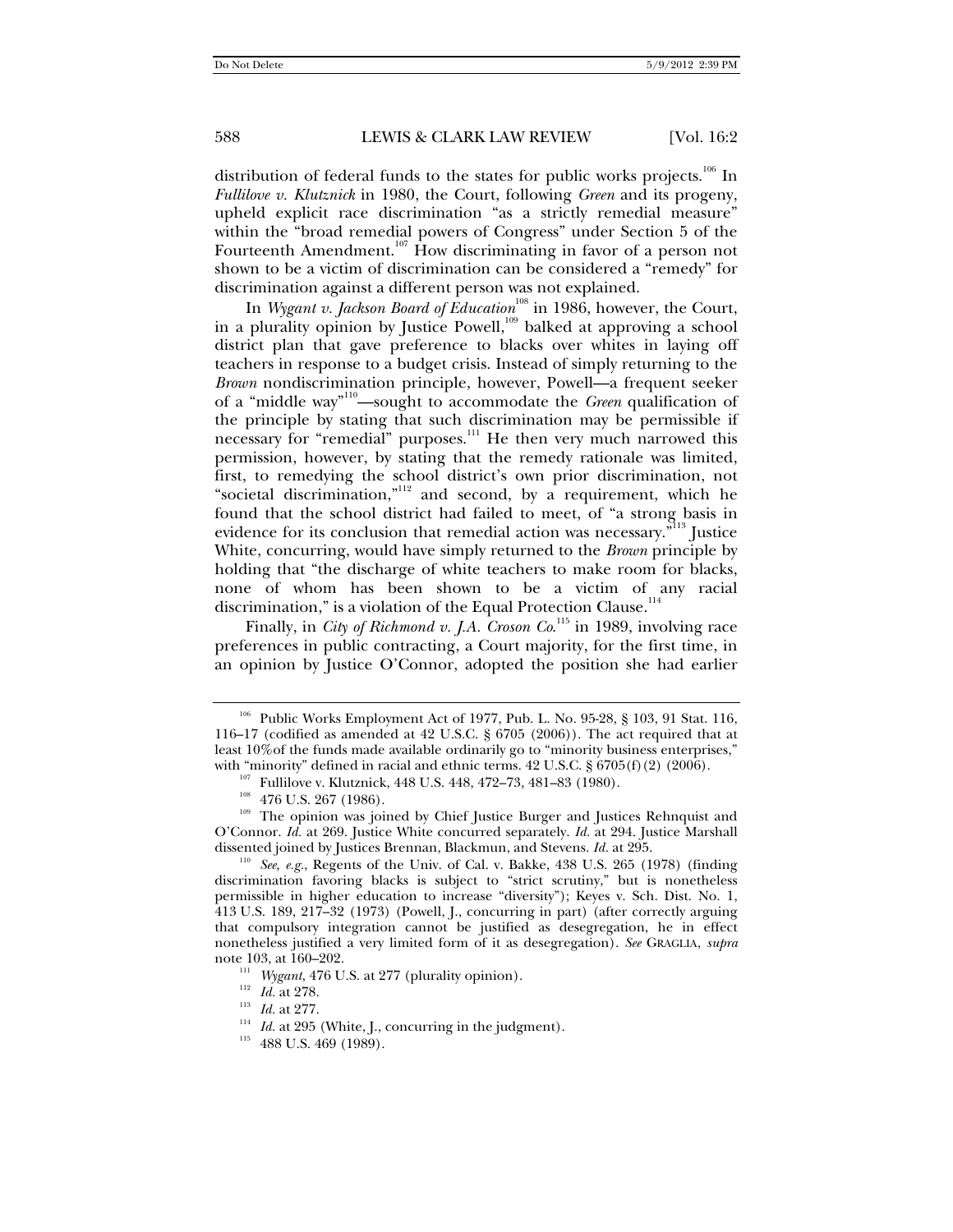taken concurring in *Wygant* that strict scrutiny is applicable to all official race discrimination, regardless of "the race of those burdened or benefited."116 Following *Wygant*, the Court purported, nonetheless, to leave a narrow opening for "remedial" race discrimination by the City of Richmond, if Richmond could show a "strong basis in evidence for its conclusion that remedial action was necessary,"117 which, the Court found, Richmond could not. Justice Scalia, concurring in the judgment, would have totally rejected the *Green* remedial theory, at least in a nonschool context, and like Justice White in *Wygant*, confined remedies to persons shown to have been injured.<sup>118</sup>

#### V. "RECONCILING" DISPARATE IMPACT WITH DISPARATE TREATMENT

In *Ricci*, Justice Kennedy saw the *Wygant*–*Croson* attempt to reconcile *Green*'s requirement of "remedial" discrimination with *Brown*'s prohibition of all discrimination as the answer to the problem of reconciling the similarly conflicting provisions of Title VII. Adopting the *Wygant*–*Croson* standard, he held that violation of the disparate treatment provision's prohibition of race discrimination could be justified by a need to comply with the disparate impact provision's conflicting requirement only if there was a "strong basis in evidence" that a violation of the disparate impact provision would otherwise occur.<sup>119</sup> Whatever the (extremely dubious) merits of the *Wygant*–*Croson* standard in the context of those cases, it would seem to have no application to the present case.

When explicit race discrimination is supposedly justified as a remedy for other discrimination, it is logical to require a showing of that other discrimination. In *Ricci*, however, there was no issue of remedy. The City's alleged discrimination was not justified as a remedy for past discrimination, but as necessary to avoid litigation and possible liability under Title VII. By adopting the strong-basis-in-evidence rule, the Court in effect held that although the City's interest in avoiding litigation under Title VII could not prevent its rejection of the test results from being discriminatory, its interest in avoiding a likelihood of liability under Title VII could justify that discrimination, preventing it from being illegal.120 The City was thus in the position of having to show that its tests were justifiable in order to avoid disparate impact liability and that they were not justifiable in order to avoid disparate treatment liability.

The result is that the disparate impact provision's requirement of race discrimination can, when sufficiently clear, trump the disparate treatment provision's prohibition. But that, of course, as already noted,

<sup>&</sup>lt;sup>116</sup> *Id.* at 494.<br>
<sup>117</sup> *Id.* at 500 (quoting *Wygant*, 476 U.S. at 277 (plurality opinion)).<br>
<sup>118</sup> *Id.* at 525 (Scalia, J., concurring in the judgment).<br>
<sup>119</sup> Ricci v. DeStefano, 129 S. Ct. 2658, 2676 (2009).<br>
<sup>120</sup>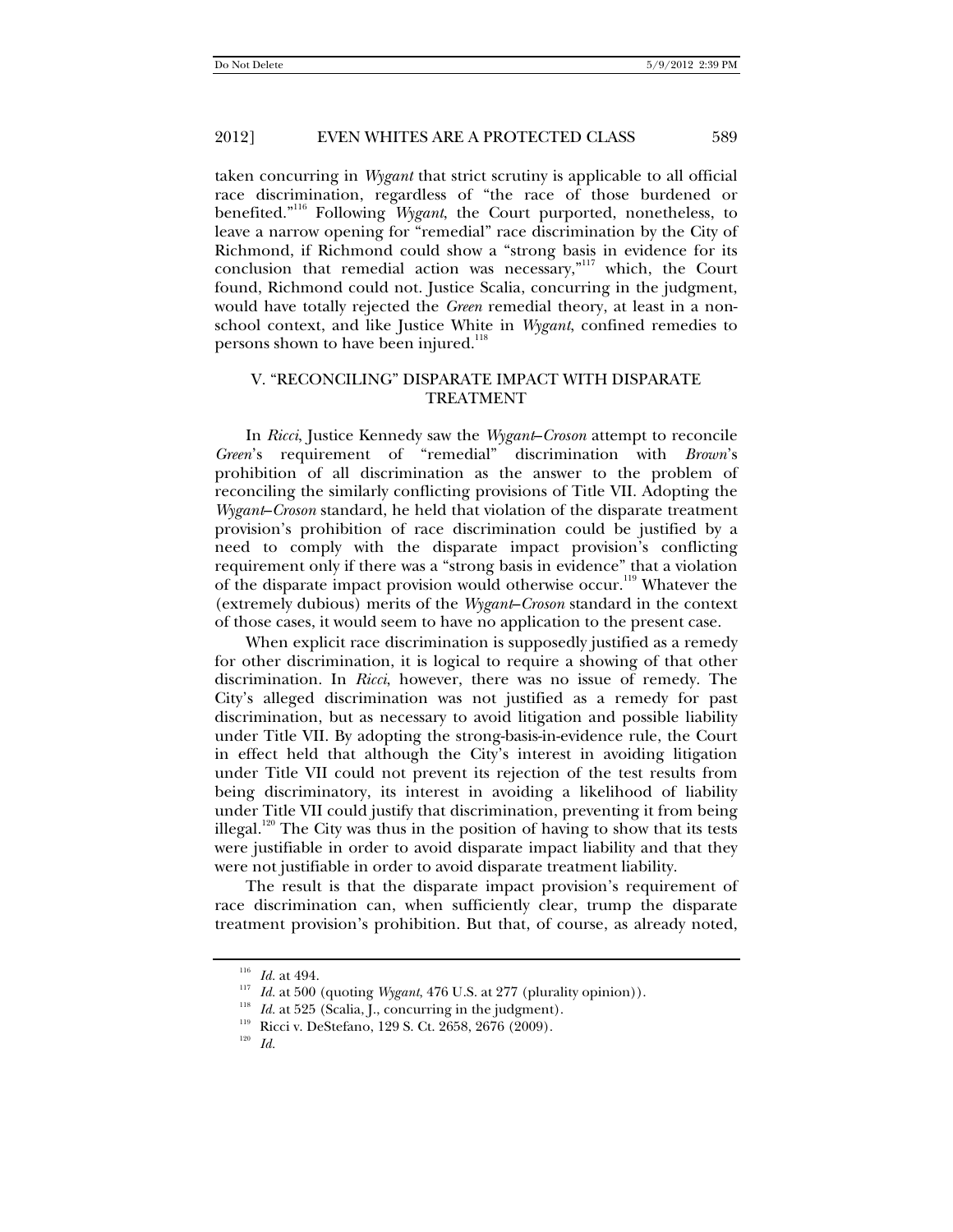raises rather than leaves open the question of the disparate impact provision's constitutionality. Because, however, the City did not, Justice Kennedy later found, have a strong basis in evidence of a disparate impact violation—that the exams were discriminating—it did not escape disparate treatment liability. The question of the constitutionality of the disparate impact provision's permitting race discrimination that the disparate treatment provision would otherwise prohibit therefore did not arise. That it would be a serious question if and when it does arise, Kennedy took pains to make clear:

We...do not hold that meeting the strong-basis-in-evidence standard would satisfy the Equal Protection Clause in a future case. . . . [B]ecause respondents have not met their burden under Title VII, we need not decide whether a legitimate fear of disparate impact is ever sufficient to justify discriminatory treatment under the Constitution.<sup>1</sup>

The Court thus held that an unconstitutional action (the City's rejection of the test results) may be excused by a legal requirement (Title VII's disparate impact provision) that may itself be unconstitutional. The difficulty began with the Court's mistaken finding that the City's action rather than the disparate impact provision of Title VII was the source of the discrimination. Instead of avoiding the question of the disparate impact provision's constitutionality, however, the Court merely postponed it to later in the opinion, where the Court then found it did not have to be decided because the case could be decided on statutory grounds.

Having newly and surprisingly announced the strong-basis-inevidence standard as the way to reconcile Title VII's disparate treatment and disparate impact provisions, the Court, even more surprisingly, saw no need to remand the case to the lower courts to determine the standard's application. The Court dismissed as "incorrect" the City's argument that it could justify its rejection of the test results under the standard, because, the Court held, "the record makes clear there is no support for the conclusion that respondents had an objective, strong basis in evidence to find the tests inadequate" and no "rational trier of fact" could find for the City.<sup>122</sup> There was, therefore, "no genuine issue as to any material fact" to preclude grant of summary judgment to plaintiffs.<sup>123</sup> Of the several dubious conclusions reached by the Court on its way to upholding the extremely appealing claim of the non-black firefighters—even the Supreme Court dissenters and the judges of the court of appeals recognized their claim to "sympathy"<sup>124</sup>—this was

<sup>121</sup> *Id.*

<sup>122</sup> *Id.* at 2677. 123 *Id.*

<sup>&</sup>lt;sup>124</sup> See id. at 2690 (Ginsburg, J., dissenting) ("The white firefighters who scored high on New Haven's promotional exams understandably attract this Court's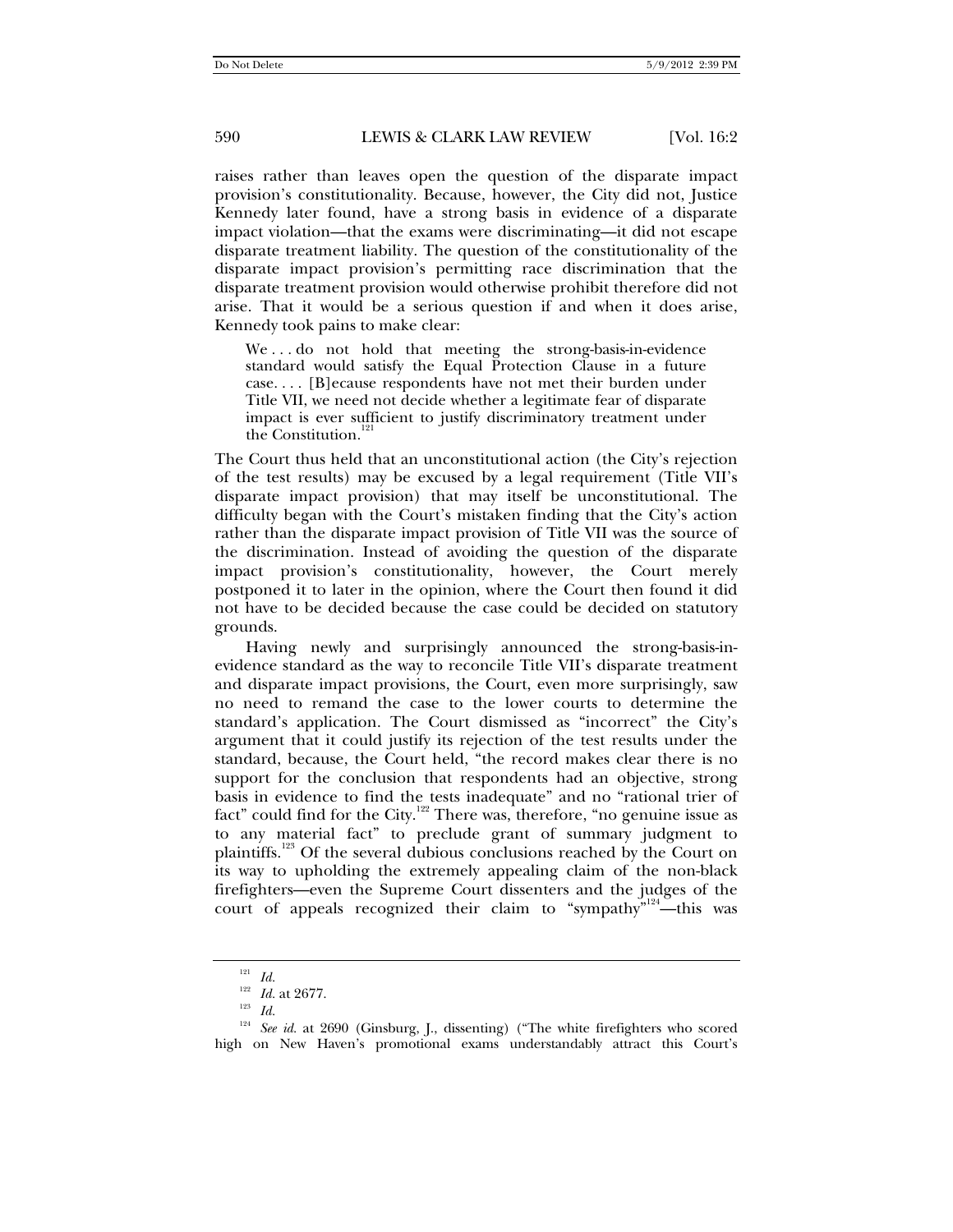perhaps the most dubious. There seems little doubt that the lower courts, given the opportunity and the interpretation of "business necessity" referred to by Justice Ginsburg,<sup>125</sup> would have had little difficulty in finding that the City met the standard. The result almost surely would have been the case's return to the Court with the constitutional question unavoidable.

Justice Kennedy conceded that the examinations' "racial adverse impact . . . was significant," falling well below the EEOC's 80% standard.<sup>126</sup> While statistical evidence of disparate impact establishes a prima facie case of a Title VII violation, it is, however, "far from a strong basis in evidence" of liability.<sup>127</sup> That requires a showing that the tests "were not job related and consistent with business necessity" or that "an equally valid, less-discriminatory alternative" was available.<sup>128</sup> "There is no genuine dispute," Kennedy stated, that the examinations met those requirements, and the City's assertions to the contrary were "blatantly contradicted by the record."129 The exams were prepared only "after painstaking analyses of the captain and lieutenant positions—analyses in which IOS made sure that minorities were overrepresented"; the only witness who "had reviewed the examinations in any detail, and . . . the only one with any firefighting experience . . . stated that the questions were relevant for both exams"; and complaints about them, not all valid, were addressed by IOS.<sup>130</sup> Further, the City "turned a blind eye to evidence that supported the exams' validity."<sup>131</sup>

Justice Kennedy found that the City "also lacked a strong basis in evidence of an equally valid, less-discriminatory testing alternative."<sup>132</sup> The City argued, first, that weighting the exams on a 30/70 written/oral basis, instead of 60/40, would have made three blacks eligible for immediate promotion.<sup>133</sup> But there was no evidence, Kennedy responded, that the "60/40 weighting was indeed arbitrary"; it was presumably adopted for a "rational reason"; and it was not shown that a 30/70

sympathy."); *Ricci II*, 530 F.3d 87, 87 (2d Cir. 2008) (per curiam) ("We are not

unsympathetic to the plaintiffs' expression of frustration."). 125 *Ricci*, 129 S. Ct. at 2697 (Ginsburg, J., dissenting) ("Practices discriminatory in effect, courts repeatedly emphasized, could be maintained only upon an employer's showing of 'an overriding and compelling business purpose.'" (quoting Chrisner v. Complete Auto Transit, Inc., 645 F.2d 1251, 1261 n.9 (6th Cir. 1981))).

 $E^{126}$  *Id.* at 2677–78 ("The pass rates of minorities  $\ldots$  were approximately one-half the pass rates for white candidates." A selection rate that is less that 80% of the rate of the highest scoring group "will generally be regarded by the Federal enforcement agencies as evidence of adverse impact." (quoting 29 C.F.R. § 1607.4(D) (2008))). <sup>127</sup> *Id.* at 2678. <sup>128</sup> *Id* 

<sup>1&</sup>lt;sup>29</sup> *Id.* (internal quotation marks omitted).<br>
1<sup>130</sup> *Id.* at 2678–79.<br>
<sup>131</sup> *Id.* at 2679.<br> *I<sub>132</sub> I<sub>d</sub>* 

<sup>133</sup> *Id.*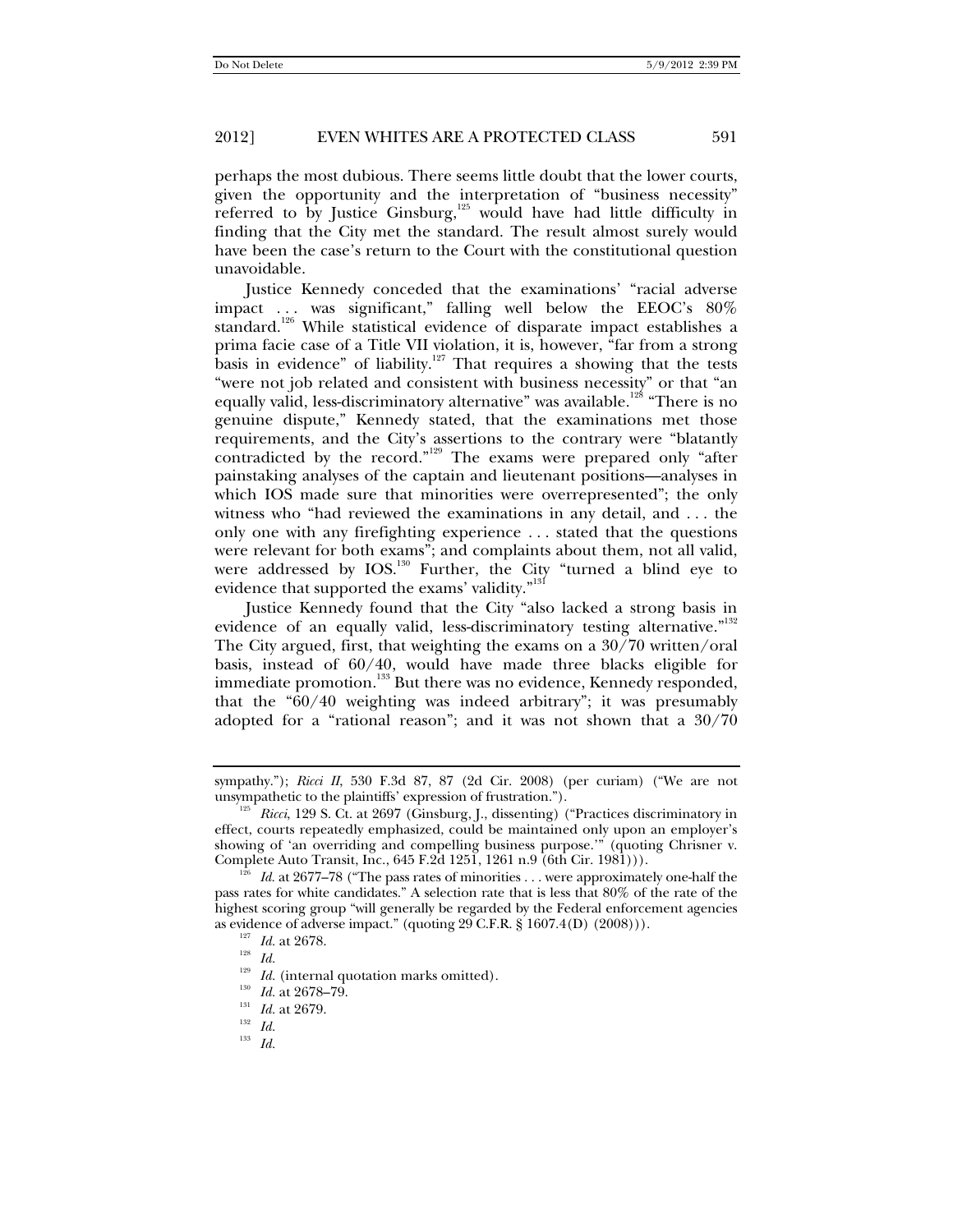weighting would be an equally valid way to test for the required "mix of job knowledge and situational skills."<sup>134</sup> The City next argued that "banding" the test scores—rounding scores to the nearest whole number and treating everyone with that number as equal—would have made four blacks and one Hispanic eligible for immediate promotion.<sup>135</sup> Banding, however, Kennedy found, would violate "Title VII's prohibition of adjusting test results on the basis of race."<sup>136</sup>

Finally, the City argued that, as Hornick had testified, use of an "assessment center process" to evaluate performance of "typical job tasks would have demonstrated less adverse impact."<sup>137</sup> "Hornick's brief mention of alternative testing methods," Justice Kennedy responded, did "not raise a genuine issue of material fact that assessment centers were available to the City at the time of the examinations and that they would have produced less adverse impact."<sup>138</sup> Hornick also testified, Kennedy noted, that adverse impact has existed "since the beginning of testing," and in the end he "suggested that the CSB should certify the list as it exists."<sup>139</sup> Further, his "primary concern . . . was marketing his services" to the City, which later hired him as a consultant.<sup>140</sup> "[T]he City," Kennedy concluded, "lacked a strong basis in evidence to believe it would face disparate-impact liability if it certified the examination results"; plaintiffs were therefore entitled to summary judgment on their disparate treatment claim.<sup>141</sup>

It is difficult to disagree with Justice Ginsburg's objection that Justice Kennedy's response to the City's arguments ignores *Griggs* and treats "disparate impact [as] a mere afterthought."<sup>142</sup> That a business practice is "rational," not "arbitrary," and without an immediately available lessobjectionable alternative should and would protect an employer from a disparate treatment (actual discrimination) challenge, but the whole point of *Griggs* is that good non-racial reasons for a business practice are not necessarily a defense to a disparate impact challenge. If Kennedy's approach is now the law, there is no longer distinctive disparate impact liability, and the disparate impact provision is no longer a de facto racepreference requirement. Justice Ginsburg is likely correct that "New Haven had ample cause to believe its selection process was flawed and not justified by business necessity"<sup>143</sup> or, more accurately, that a lower court might so find, and she is surely correct that "[t]he Court stack[ed]

- <sup>139</sup> *Id.* (internal quotation marks omitted).<br><sup>140</sup> *Id. Id.* at 2681.
- 
- 
- <sup>142</sup> *Id.* at 2696–97 (Ginsburg, J., dissenting).<br><sup>143</sup> *Id.* at 2703.
- 

<sup>&</sup>lt;sup>134</sup> *Id.* <br><sup>135</sup> *Id.* at 2679–80.

<sup>&</sup>lt;sup>136</sup> *Id.* at 2680. <sup>137</sup> *Id.* (internal quotation marks omitted). <sup>138</sup> *Id*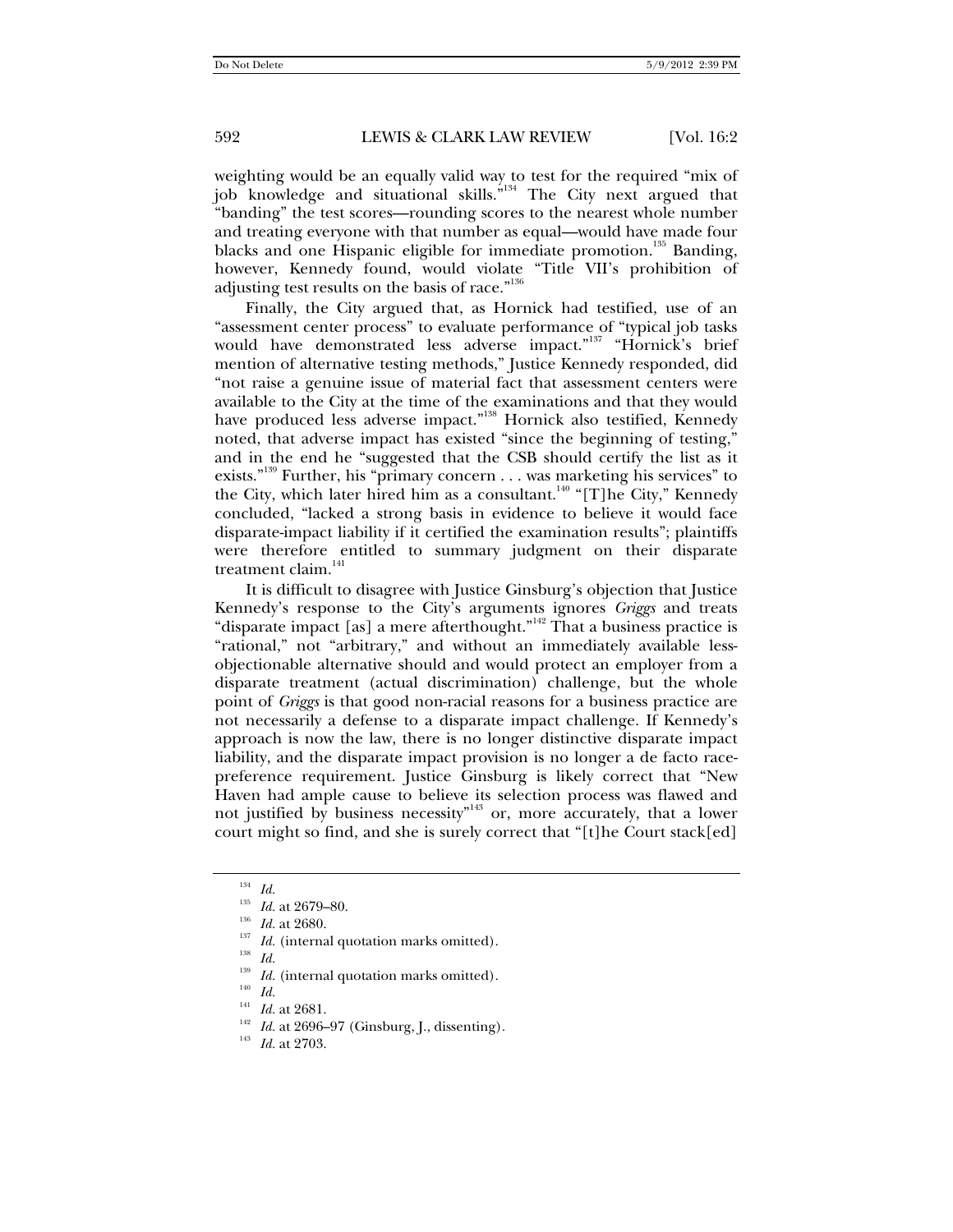the deck further by denying respondents any chance to satisfy the newly announced strong-basis-in-evidence standard."<sup>144</sup>

#### VI. JUSTICE ALITO'S CONCURRING OPINION

Justice Alito wrote a concurring opinion, joined by Justices Scalia and Thomas, arguing that the City's rejection of the test results would have constituted race discrimination in violation of Title VII's disparate treatment provision even if the City had met the Court's strong-basis-inevidence requirement.<sup>145</sup> An employer's defense to an alleged disparate treatment violation that the challenged action "was based on a legitimate reason" raises, Alito said, "two questions—one objective and one subjective."<sup>146</sup> The objective question "is whether the reason ... is legitimate under Title VII." $147$  If it is not legitimate on its face, the employer is liable. The "subjective question concerns the employer's intent."148 If the facially legitimate reason "turns out" to be "just a pretext for discrimination, the employer is again liable."<sup>149</sup> Even the dissent, he assumed, "would not countenance summary judgment for respondents if respondents' professed concern about disparate-impact litigation was simply a pretext."<sup>150</sup>

This illustrates the difficulty, noted above, $151$  of relying on "intent" to find race discrimination on the basis of a racially neutral act. According to Justice Alito's reasoning, the City's cancellation of the test results, even if otherwise not racially discriminatory, because necessary to avoid disparate impact litigation, would become racially discriminatory if the city officials had an objectionable mental state. Even if, however, the city officials took the action only, as Alito said, "to placate a politically important racial constituency, $n^{152}$  the fact would remain that the action they took was, by hypothesis, objectively a legally permissible act. It is not clear how or why a mental state can or should negate that fact. There is no inconsistency between the City's action for the hypothetically legitimate reason of avoiding disparate impact litigation and the putative illegitimate reason of placating a racial constituency. A city official could reason: "What I am asked to do is, fortunately, legally permissible; surely it cannot become impermissible because it will please my constituents."

<sup>144</sup> *Id.* at 2702. *See* Marcus, *supra* note 8, at 76 ("Indeed, Justice Kennedy is flatly wrong when he states . . . that New Haven's evidence of disparate-impact liability was 'nothing more' than a 'significant statistical disparity.'" (quoting *Ricci*, 129 S. Ct. at

<sup>&</sup>lt;sup>145</sup> *See Ricci*, 129 S. Ct. at 2683–89 (Alito, J., concurring).<br><sup>145</sup> *Id.* at 2683.

<sup>148</sup> *Id.*

 $\frac{149}{150}$  *Id.* at 2684.

<sup>&</sup>lt;sup>151</sup> *See supra* text accompanying notes 73–77.<br><sup>152</sup> *Ricci*, 129 S. Ct. at 2684 (Alito, J., concurring).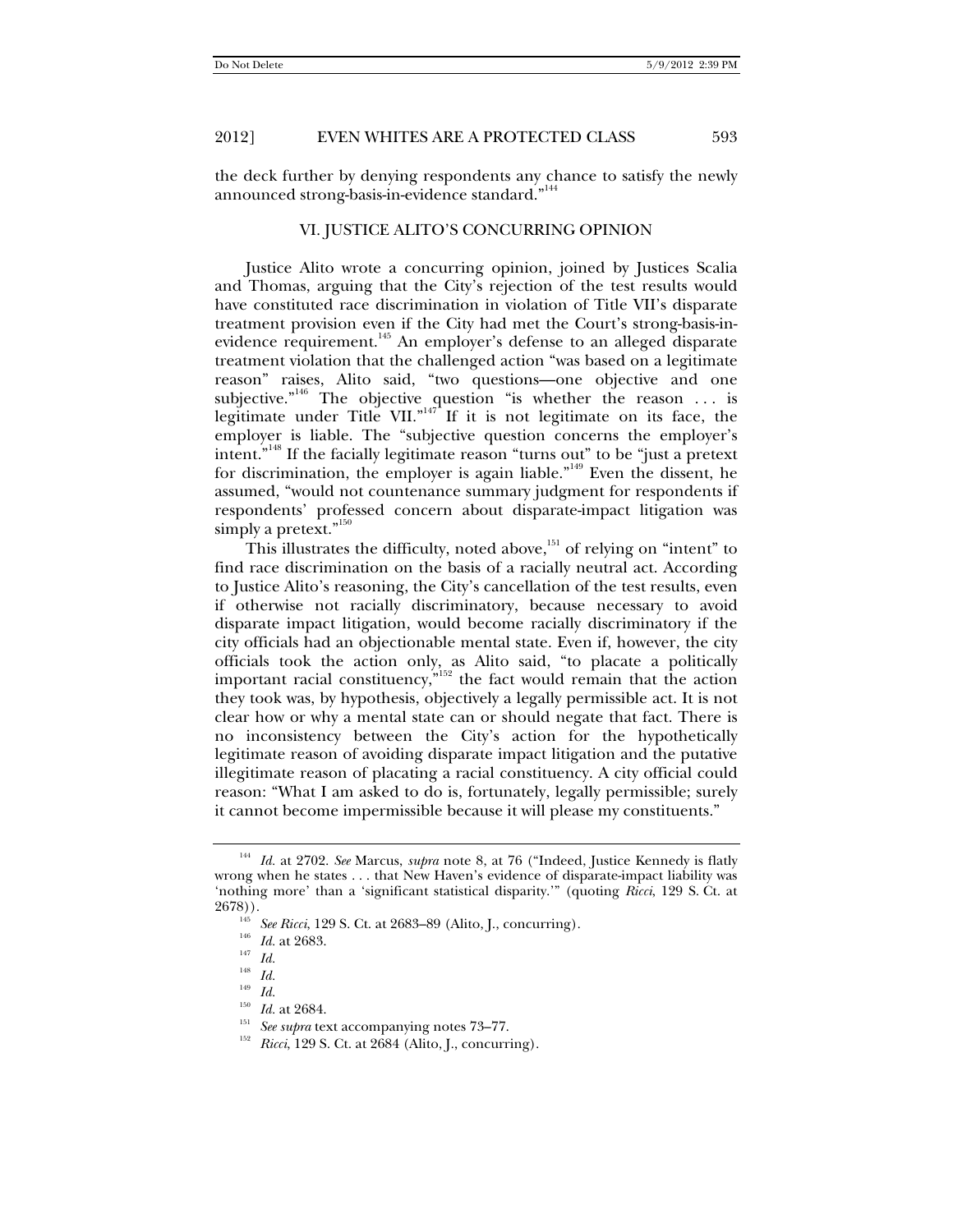The only authority Justice Alito offered for his "pretext" statement, St. Mary's Honor Center v. Hicks,<sup>153</sup> does not support it. In that case, the Court said that in order to refute a prima facie case of race discrimination, an employer "'must clearly set forth, through the introduction of admissible evidence,' reasons for its actions which, *if believed by the trier of fact*, would support a finding that unlawful discrimination was not the cause of the employment action."154 The case did not present the question whether an employer's otherwise lawful action becomes unlawful if taken for a supposedly improper reason. In *Hicks*, it was not conceded, as it was in Alito's hypothetical, that the employer had a legitimate reason for the challenged action, demoting and discharging a black employee. The reasons given for the discharge alleged work deficiencies—were not legitimate if, as the district court found, they were never considered sufficient to discharge other employees.155 It is clearly objectively—not merely "subjectively" discriminatory for an employer to hold a black person to a higher standard than it applies to others, which was the issue in *Hicks*, but not in *Ricci*. 156

#### VII. JUSTICE GINSBURG'S DISSENTING OPINION

Justice Ginsburg delivered a dissenting opinion, joined by Justices Stevens, Souter, and Breyer, longer than the majority opinion and taking

perhaps not entirely coincidental effect of placing the case in its heated racial setting and thereby enhancing the appeal of the plaintiffs' claim. Mayor DeStefano knew, Alito pointed out, that certifying the exam results would "incur the wrath of [Rev. Boise] Kimber and other influential leaders of New Haven's African-American community." *Ricci*, 129 S. Ct. at 2684 (Alito, J., concurring) (alteration in original). The Rev. Kimber, who, Alito noted, "was prosecuted and convicted for stealing prepaid funeral expenses from an elderly woman and then lying about the matter under oath," was "considered a valuable political supporter and vote-getter." *Id.* (internal quotation marks omitted). Mayor DeStefano appointed him the Chairman of the New Haven Board of Fire Commissioners despite his lack of any relevant experience, but he "stepped down" to become just a member after protests about his telling "firefighters that certain new recruits would not be hired because 'they just have too many vowels in their name[s].'" *Id.* at 2684–85 (alteration in original). He once "threatened a race riot during the murder trial of the black man arrested for killing [a] white Yalie," and "continues to call whites racist if they question his actions." *Id.* at 2684. At a CSB meeting, the chairman had "to shout him down and hold him out of order three times." *Id.* at 2685. Most of this information, whatever its relevance, apparently came from a statement of facts by the plaintiffs that the dissent questioned as "displaying an adversarial zeal." *Id.* at 2707 (Ginsburg, J., dissenting).

<sup>&</sup>lt;sup>153</sup> 509 U.S. 502 (1993).<br><sup>154</sup> *Id.* at 507 (quoting Tex. Dep't of Cmty. Affairs v. Burdine, 450 U.S. 248, 255 (1981)).

<sup>&</sup>lt;sup>155</sup> The *Hicks* district court found that "respondent was the only supervisor disciplined for violations committed by his subordinates; that similar and even more serious violations committed by respondent's co-workers were either disregarded or treated more leniently." *Id.* at 508.<br><sup>156</sup> Justice Alito's discussion of the city's intent in cancelling the test results had the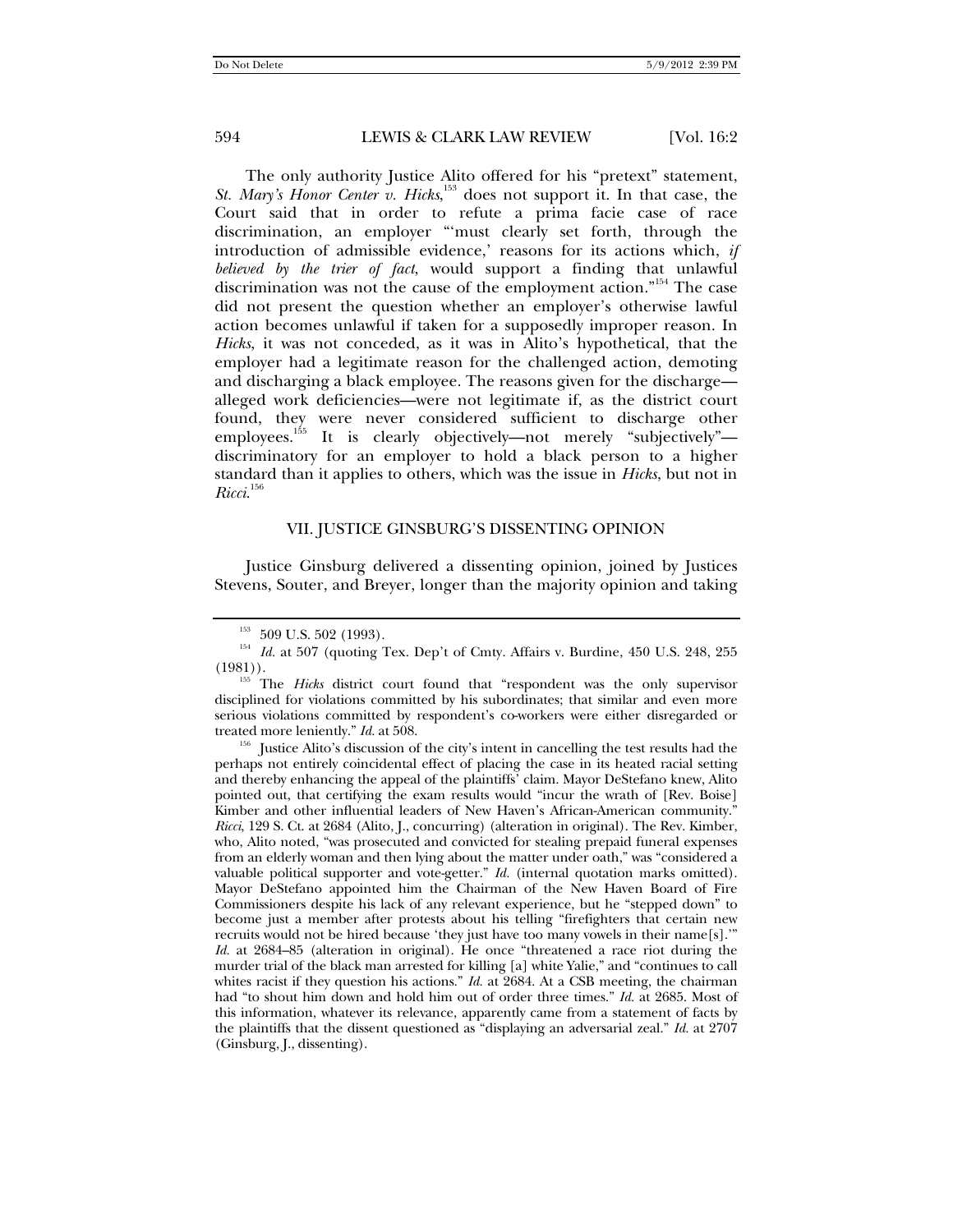it to task at almost every point. The different attitudes reflected in the two opinions could hardly be clearer or greater. The majority's apparent determination to hold for plaintiffs, as victims of race discrimination, without having to face the question of the constitutionality of Title VII's requirement of discrimination was matched by the dissenters' apparent determination to hold for the City by simply closing their eyes to the fact of that requirement. The fundamental difference between the two can be seen as reflecting and deriving from the *Brown*–*Green* dichotomy. The majority, committed to *Brown's* apparent prohibition of all official race discrimination, was concerned to correct the race discrimination suffered by the non-black firefighters. The dissenters, following *Green*'s provision for (or requirement of) race discrimination to advance integration, were concerned to combat what they saw as "entrench[ed] preexisting racial hierarchies."<sup>157</sup>

"The white firefighters who scored high on New Haven's promotional exams understandably attract this Court's sympathy," Justice Ginsburg conceded, "[b]ut they had no vested right to promotion," and cases involving "claims of race discrimination" must be considered in a "context" beyond the claims of the immediate parties.<sup>158</sup> Before Title VII was made applicable to public employment in 1972, "fire departments across the country, including New Haven's, pervasively discriminated against minorities. . . . Firefighting is a profession in which the legacy of racial discrimination casts an especially long shadow."159 "African-Americans and Hispanics account for nearly 60 percent of the population" of New Haven, but "are rarely seen" in fire department  $\frac{1}{2}$  command positions.<sup>160</sup> These "important parts of the story" were ignored by the majority.<sup>161</sup> They were ignored, however, because the majority did not agree with the implication of Justice Ginsburg's argument, that discrimination against non-whites in the past justifies discrimination against whites in the present.

Given Justice Ginsburg's insistence on considering the case in a context of what she saw as "entrench[ed] preexisting racial hierarchies" and a "backdrop of entrenched inequality," she had little difficulty in rejecting the non-black firefighters' claim of discrimination by finding that the City's promotion examinations might be discriminatory.<sup>162</sup> Both the lieutenant and the captain examinations produced the "stark disparities" that blacks and Hispanics "passed at about half the rate of their Caucasian counterparts."<sup>163</sup> This established a prima facie case of a disparate impact Title VII violation, which had not been refuted, she

<sup>157</sup> *Id.* at 2690 (Ginsburg, J., dissenting). 158 *Id.* at 2689–90. 159 *Id.* at 2690. 160 *Id.*

<sup>161</sup> *Id.*

<sup>&</sup>lt;sup>162</sup> *Id.* at 2690–91.<br><sup>163</sup> *Id.* at 2692.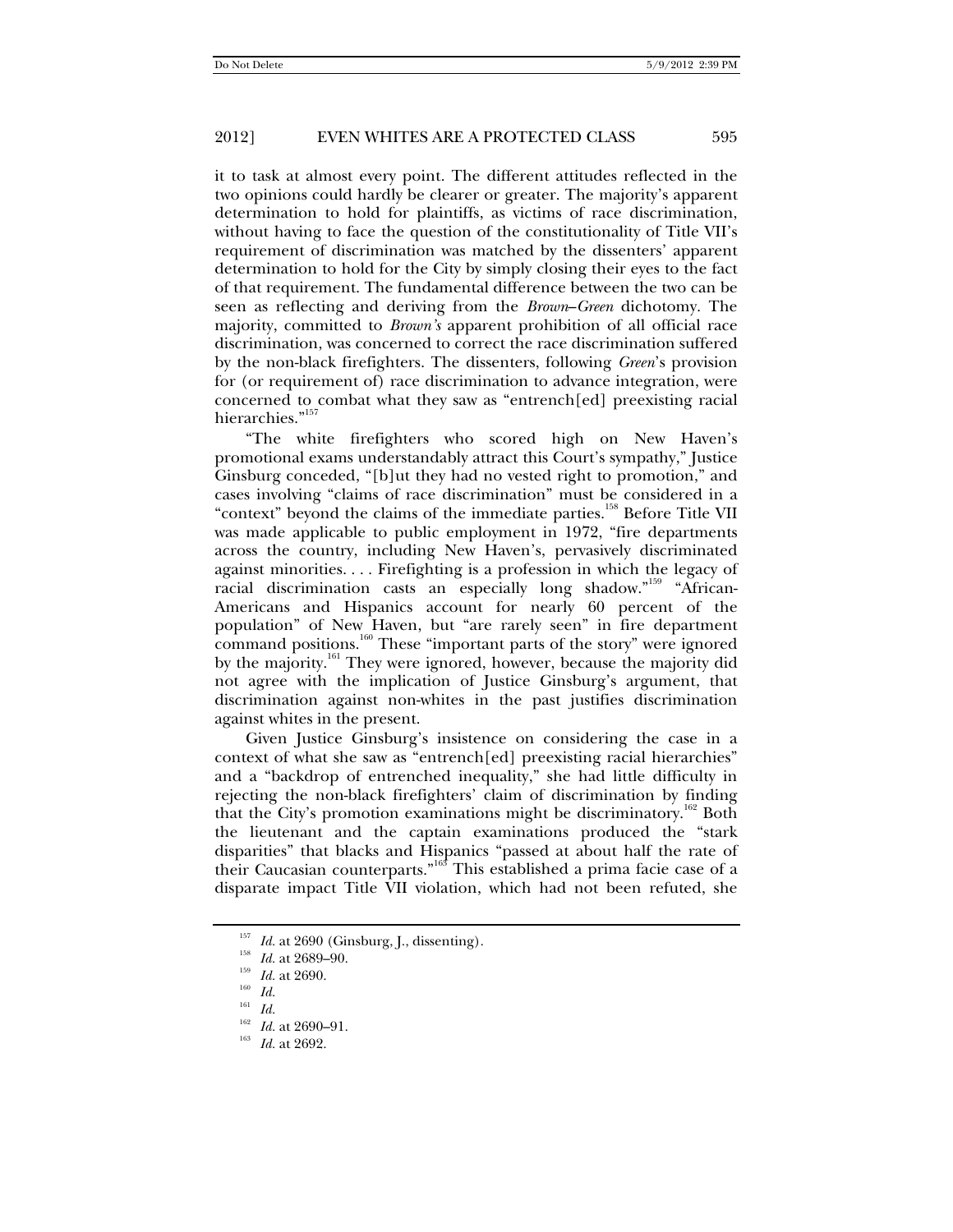argued, as required by Title VII, by a showing that the examinations were "job-related and consistent with business necessity"<sup>164</sup> or that no equally valid selection method with less disparate impact was available. The City, for example, simply followed its contract with the firefighters' union requiring examinations with the written and oral portions weighted on a 60/40 ratio that disadvantaged blacks without considering "whether the weighting was likely to identify the most qualified fire-officer candidates."165 Perhaps most important, Ginsburg pointed out, Hornick had testified that he had developed tests, such as the use of "an assessment center process," that better "'identif[y] the best possible people' and 'demonstrate dramatically less adverse impacts.'"<sup>166</sup> Hornick also testified, as Justice Kennedy pointed out, that "adverse impact in standardized testing 'has been in existence since the beginning of testing,'" and he ultimately recommended that the City certify the test results,<sup>167</sup> but Ginsburg was nonetheless surely correct that the City had reason to believe that it was vulnerable to a charge of a disparate impact violation if it did not cancel the test results.

Justice Ginsburg was also correct that the City's cancellation of the test results was not "express"168 discrimination and that the *Wygant–Croson* "strong-basis-in-evidence" test was not applicable to this case. It was not applicable, however, not because, as she said, those cases involved race preferences<sup>169</sup>—so does Title VII—but because, unlike *Ricci*, they involved a "remedy." She was perhaps most clearly correct in arguing that the majority opinion "stacks the deck . . . by denying respondents any chance to satisfy the newly announced" standard.<sup>170</sup>

It is not credible, however, that Justice Ginsburg was unable to see anything in Title VII or the Court's "Title VII precedents" that "offer[s] even a hint of 'conflict' between an employer's obligations under the statute's disparate-treatment and disparate-impact provisions."<sup>171</sup> The proposed 1990 Civil Rights Act,<sup>172</sup> the predecessor of the 1991 Act, was vetoed by President George H.W. Bush on the ground that the disparate-

- 
- 
- 
- 
- <sup>166</sup> *Id.* at 2694 (alteration in original).<br><sup>167</sup> *Id.* at 2680 (majority opinion).<br><sup>168</sup> *See id.* at 2696 (Ginsburg, J., dissenting).<br><sup>169</sup> *Id.* at 2701.<br><sup>170</sup> *Id.* at 2702.<br><sup>171</sup> *Id.* at 2699.<br><sup>171</sup> Civil Rights A

<sup>164</sup> *Id.*

<sup>&</sup>lt;sup>165</sup> *Id.* at 2703. Justice Ginsburg noted that a representative of a black firefighter association testified that after Bridgeport, Connecticut revised its procedure "to give primacy to the oral exam . . . minorities [were] fairly represented in its exam results." *Id.* at 2693 (internal quotation marks omitted). This did not show, however, as Justice Ginsburg apparently assumed, that the change also "identif[ied] the most qualified" candidates. *Id.* at 2703.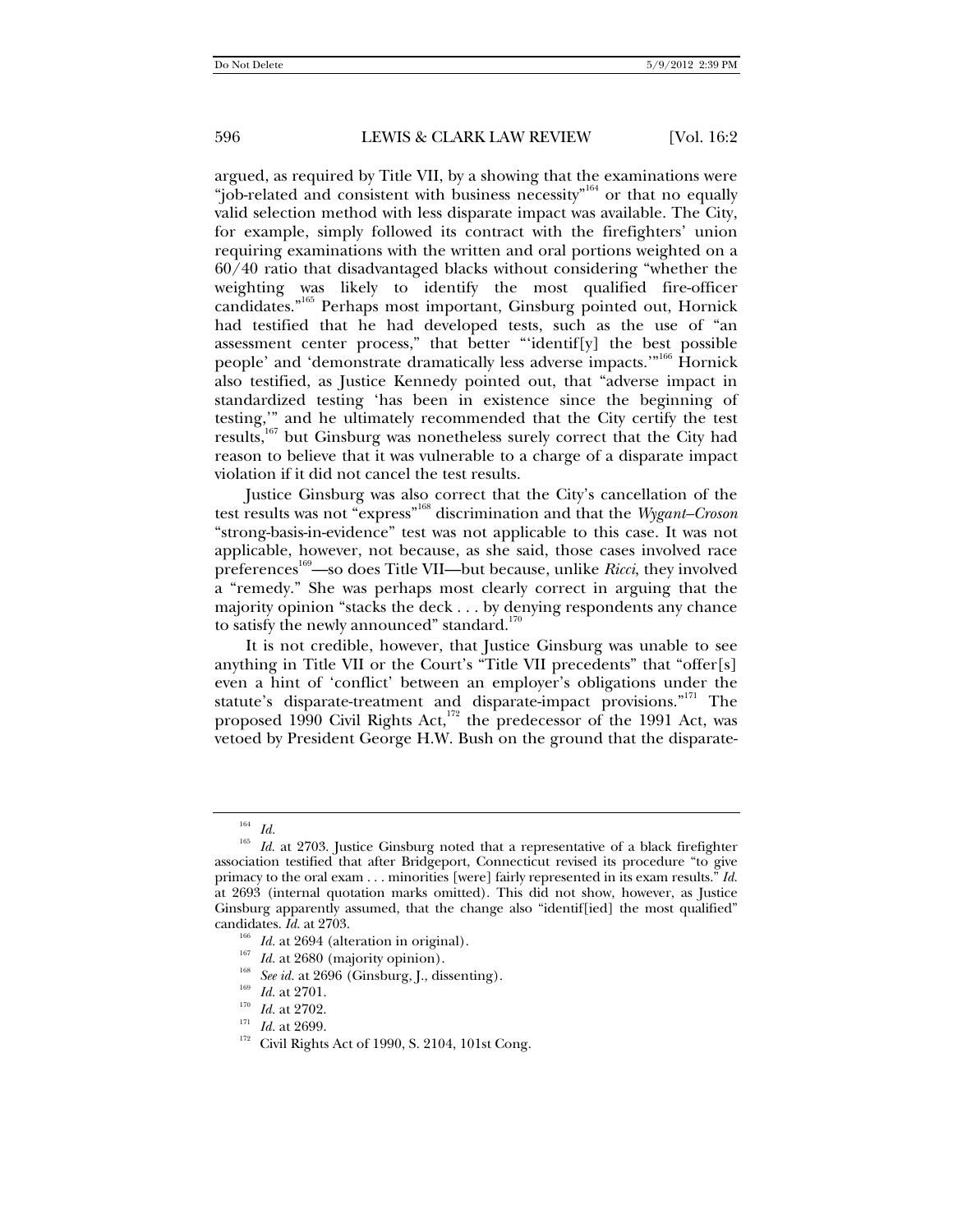impact provision would require employers to use race preference, $173$  and that was the central subject of debate in the legislative history of the 1991 Act.<sup>174</sup> As for the Court's precedents, Justice White's opinion for the Court in *Wards Cove Packing Co. v. Atonio* (1989),<sup>175</sup> like Justice O'Connor's earlier plurality opinion in *Watson v. Fort Worth Bank & Trust*  $(1988)$ ,<sup>176</sup> turned entirely on the need to avoid the obvious potential conflict between the two provisions, which they saw could be done only by accepting a showing of a legitimate business need as justification for a challenged practice.<sup>177</sup>

Far from being in conflict, Justice Ginsburg argued, the two provisions of Title VII "advance the same objectives: ending workplace

Primus, one of her former law clerks, ASS'N OF AM. LAW SCH., DIRECTORY OF LAW TEACHERS 1158 (2010–2011), recognizing and attempting to justify the conflict that Ginsburg claimed to be unable to see. Ricci v. DeStefano, 129 S. Ct. 2658, 2700 (2009) (quoting Primus, *supra* note 101, at 585). *See also* Primus, *supra* note 87, at 1353 ("Disparate-impact doctrine does require race-conscious decisionmaking, so it follows that there is a conflict between the two frameworks.").

 Like Justice Ginsburg, Professor Primus rejects the application of strict scrutiny to discrimination meant to benefit members of a racial minority group. *See* Primus, *supra*  note 101, at 502 ("*Adarand* was wrongly decided."). Indeed, he seems to question the importance of the distinction between prohibiting and requiring race discrimination. *See id.* at 525 ("[I]f one is confident that there could be no equal protection problem with a law prohibiting intentional discrimination, then perhaps racially allocative motive should not be a serious problem in disparate impact law or affirmative action either."). Also like Justice Ginsburg, he therefore sees the mission of Title VII as being less to prevent discrimination against a white person, such as Frank Ricci, a member (though he may not know it) of a "historically privileged class," *id.* at 527, than to combat the conditions of "racial hierarchy in the workplace." *Id.* at 516.

 The criticism of *Ricci* by Cheryl I. Harris and Kimberly West-Faulcon is similarly based on rejection of the Court's insistence that all official discrimination must be subjected to strict scrutiny. *See* Cheryl I. Harris & Kimberly West-Faulcon, *Reading*  Ricci*: Whitening Discrimination, Racing Test Fairness*, 58 UCLA L. REV. 73 (2010). Thus, the fact that the City discarded the test results because "virtually all of the open promotional positions would have gone to whites" does not mean that "the white firefighters' rights had been abridged." *Id.* at 109. Chief Justice Roberts' statement that "[t]he way to stop discrimination on the basis of race is to stop discriminating on the basis of race" is criticized as "reconstitut[ing] the very concept of discrimination as any antidiscrimination remedy that displaces the expectations of whites with regard to the racial status quo." *Id.* at 117 (quoting Parents Involved in Cmty. Sch. v. Seattle Sch. Dist. No. 1, 551 U.S. 701, 748 (2007)). In the tradition of *Green*, express discrimination meant to benefit non-whites is not discrimination at all, but "antidiscrimination," the "remedy" for discrimination. *Id.*

<sup>&</sup>lt;sup>173</sup> MESSAGE FROM THE PRESIDENT OF THE UNITED STATES RETURNING WITHOUT APPROVAL S. 2104, THE CIVIL RIGHTS ACT OF 1990, S. DOC. NO. 101-35, at 2 (1990) ("S. 2104 creates powerful incentives for employers to adopt hiring and promotion

 $174$  For a detailed review of the legislative history of the 1991 Act, see Kingsley R. Browne, *The Civil Rights Act of 1991*: *A "Quota Bill," a Codification of* Griggs*, a Partial*  Return to Wards Cove, or All of the Above?, 43 CASE W. RES. L. REV. 287, 305–06 (1993).<br><sup>175</sup> 490 U.S. 642 (1989).<br><sup>176</sup> 487 U.S. 977 (1988).<br><sup>177</sup> Indeed, Justice Ginsburg cites and quotes from an article by Professor Ri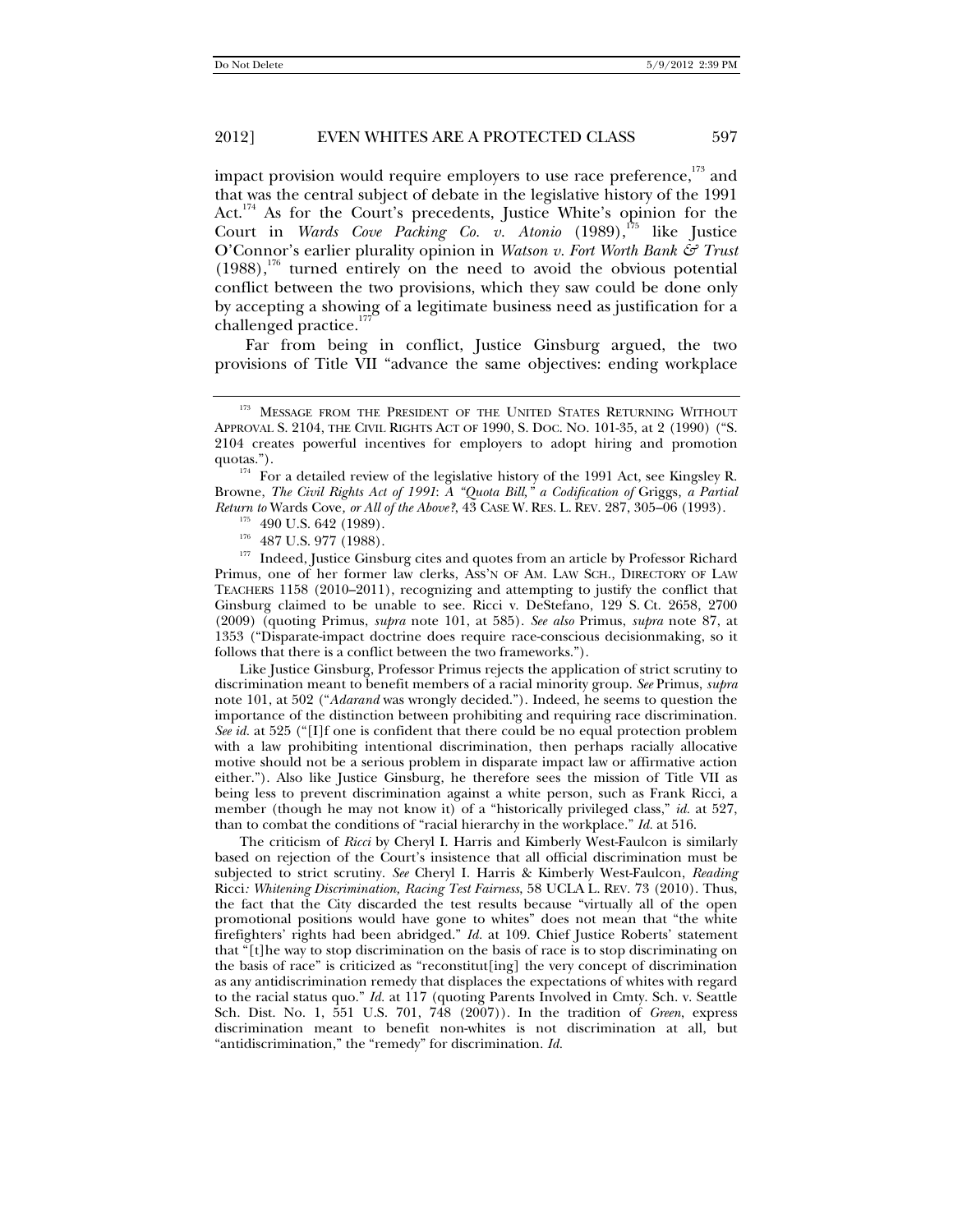discrimination and promoting genuinely equal opportunity."<sup>178</sup> Only a strong commitment to a desired result, it would seem, could cause her to fail to see that the opposite, unfortunately, is the case. As the Court itself recognized in *Washington v. Davis*, 179 to effectively require an employer to abandon legitimate, non-racial employment requirements in order to avoid a disparate racial impact is not to prohibit race discrimination.<sup>180</sup> It does not promote—it denies —equal opportunity to better-qualified job applicants, whom an employer must reject in order to meet a racial quota or goal. These facts cannot be avoided by arguing, as Ginsburg did, that the Equal Protection Clause, the basis of *Washington*, prohibits one form of discrimination ("intentional"), while the disparate impact provision prohibits another ("unintentional").<sup>181</sup> The Equal Protection Clause and the disparate treatment provision both prohibit all race discrimination where they apply, leaving no additional discrimination for the disparate impact provision to prohibit. To say that an employer who prefers, say, more literate to less literate employees or employees without an arrest record or history of drug use engages in "unintentional" race discrimination if a racial "disproportion" in its workforce results is to ignore reality<sup>182</sup> and misuse language.

The reality, to repeat, is that the disparate impact provision is a racepreference requirement, with the amount of required preference dependent on the cost and difficulty of "validating" legitimate employment requirements, i.e., on how much more than a legitimate business need (obvious rationality) must be shown to justify a challenged requirement.183 Because this fact cannot be defended, it must, in the tradition of *Green* and its progeny, be denied—never more incredibly than by Justice Ginsburg in *Ricci*—and the opposite asserted, that the provision actually prohibits race discrimination,<sup>184</sup> albeit of a different

generate the smallest number of minority hires").<br><sup>183</sup> *See id.* at 622. "[A] substantial body of research" since *Griggs* "has undermined two key elements of *Griggs*": First, "the implicit assumption that fair and valid staffing practices will result in workers from each race being hired or promoted in rough proportion to their numbers in the background population," and second, failure to recognize that screening criteria such as education level and aptitude tests are "related to subsequent performance" of even "service jobs." *Id.* 

<sup>184</sup> In *Griggs*, itself, of course, the Court insisted that it was prohibiting, not requiring, race preference ("Discriminatory preference for any group . . . is precisely and only what Congress has proscribed. . . . Congress has not commanded that the less

<sup>&</sup>lt;sup>178</sup> *Ricci*, 129 S. Ct. at 2699 (Ginsburg, J., dissenting).<br><sup>179</sup> 426 U.S. 229 (1976).<br><sup>180</sup> The Court had "difficulty understanding how a law establishing a racially neutral qualification for employment is nevertheless

<sup>&</sup>lt;sup>181</sup> See Ricci, 129 S. Ct. at 2700 (Ginsburg, J., dissenting).<br><sup>182</sup> See Amy L. Wax, *Disparate Impact Realism*, 53 WM. & MARY L. REV. 621, 623 (2011) (noting that disparate impact doctrine must be reconsidered in light of the fact that "[t]he combination of well-documented racial differences in cognitive ability and the consistent link between ability and job performance generates a pattern that experts term 'the validity-diversity tradeoff': the most effective job selection criteria consistently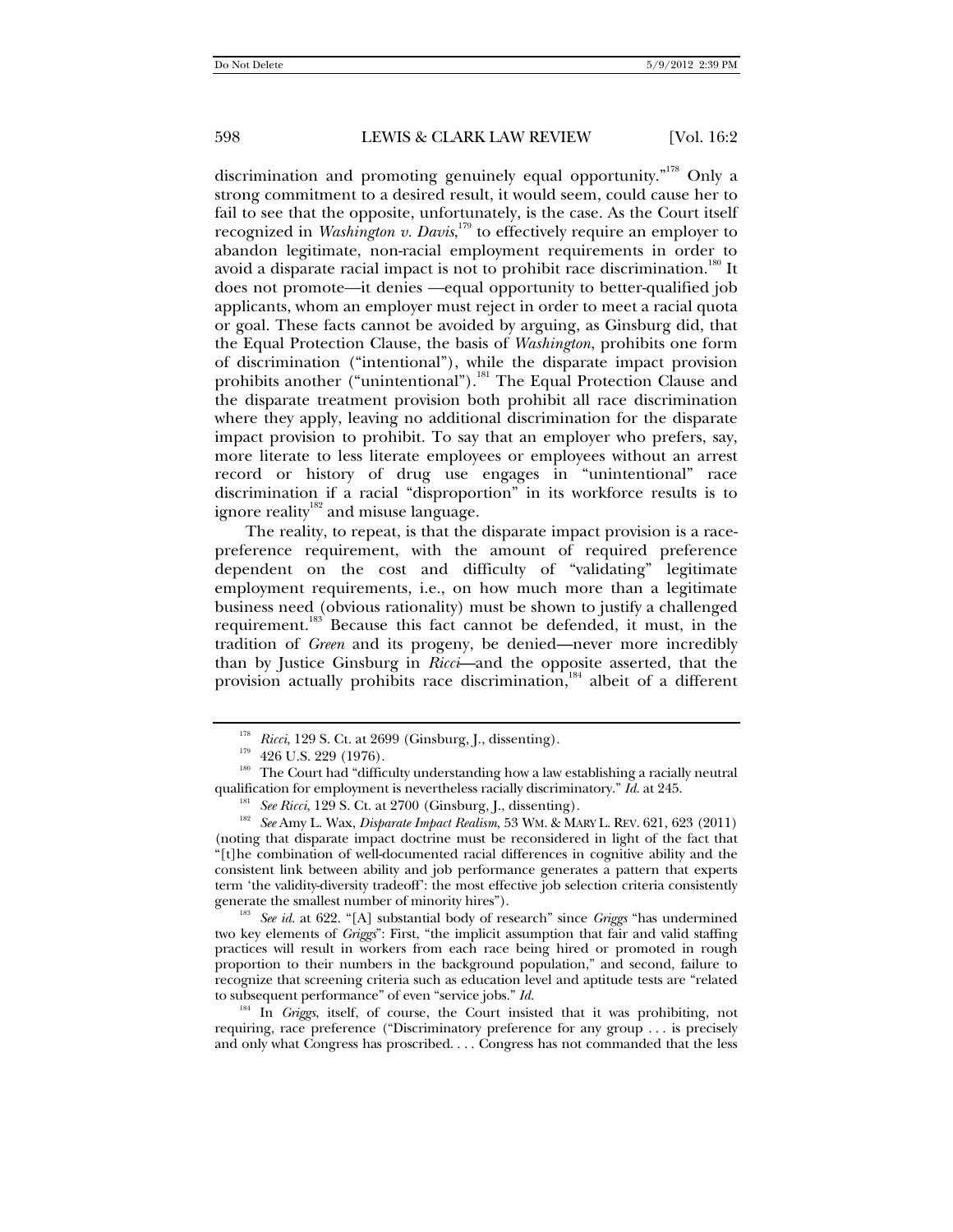"form." The source of Justice Ginsburg's disagreement with the majority is not, as she claimed, an inability to see that the disparate impact provision as she would interpret it is a requirement of race preference. Its source is that, as she had made clear in earlier cases, she does not necessarily oppose and would not apply the same standard of "strict scrutiny" to such a requirement. $185$ 

# VIII. JUSTICE SCALIA'S CONCURRING OPINION

Justice Kennedy explicitly recognized that his heroic efforts to decide the case on statutory grounds did not dispose of the question of Title VII's constitutionality.<sup>186</sup> Although Justice Scalia joined Kennedy's opinion, he decided to address the question openly.187 The Court's decision, he said in a concurring opinion, "merely postpones the evil day on which the Court will have to confront" the question.<sup>188</sup> If, as he said, "[t]he question is not an easy one,"<sup>189</sup> the difficulty would seem to have more to do with its exceptional nature and importance than its complexity or uncertainty. It would indeed be extraordinary for the Court to hold unconstitutional a four-decades-old doctrine that the Court itself created and Congress later ratified. On its merits, however, the issue would not seem difficult for a Court committed to ending all official race discrimination by insisting that the standard of review under the Equal Protection Clause is not dependent on "the race of those burdened or benefited" by a particular classification.<sup>190</sup> As Chief Justice Roberts' opinion decisively put it in the Court's most recent decision on race prior to *Ricci*: "The way to stop discrimination on the basis of race is

<sup>185</sup> *See, e.g.*, Gratz v. Bollinger, 539 U.S. 244, 298 (2003) (Ginsburg, J., dissenting); Adarand Constructors, Inc. v. Pena, 515 U.S. 200, 275 (1995) (Ginsburg, J., dissenting).

qualified be preferred over the better qualified simply because of minority origins."), even while holding that race discrimination can be found on the basis of preferring more intelligent or educated employees to employees who are less so. Griggs v. Duke Power Co., 401 U.S. 424, 431, 436 (1971).

The inability of the proponents of the 1991 Act to openly favor race discrimination led to their failing to oppose the only provision of the act that is actually a "civil rights" (anti-discrimination) measure, a prohibition of "race norming." *See* Civil Rights Act of 1991, Pub. L. No. 102-166, § 106, 105 Stat. 1071, 1075 (codified at 42 U.S.C. § 2000e-2(*l*) (2006)) (titled "Prohibition Against Discriminatory Use of Test Scores."). Under race norming, members of different racial groups are tested separately and the results are not compared, so that a person scoring at the top of one racial group can be reported to employers as equal to a person scoring at the top of a different racial group,

<sup>&</sup>lt;sup>186</sup> "We also do not hold that meeting the strong-basis-in-evidence standard would satisfy the Equal Protection Clause in a future case." *Ricci*, 129 S. Ct. at 2676.<br><sup>187</sup> "[T]he war between disparate impact and equal protection will be waged sooner

or later, and it behooves us to begin thinking about how—and on what terms—to make peace between them." *Id.* at 2683 (Scalia, J., concurring).<br><sup>188</sup> *Id.* at 2682.<br>*Id* 

<sup>190</sup> City of Richmond v. J.A. Croson Co., 488 U.S. 469, 494 (1989).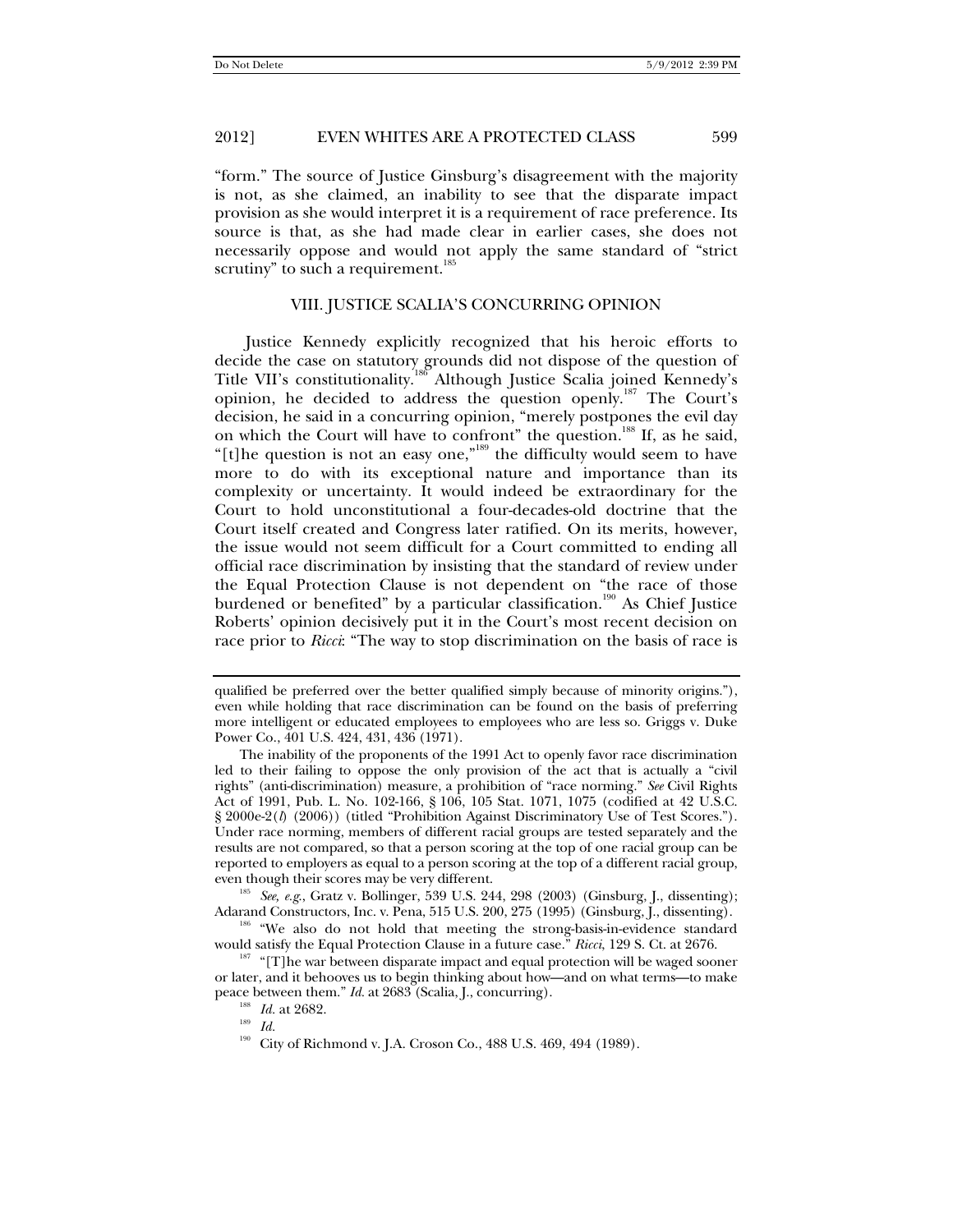to stop discriminating on the basis on race."<sup>191</sup> Although Justice Kennedy did not join that section of the Court's opinion, he agreed that all government distribution of "burdens or benefits on the basis of individual racial classification  $\dots$  is reviewed under strict scrutiny."<sup>192</sup>

Justice Scalia went on to point out, however, that there may be a means of avoiding "the evil day," namely by interpreting Title VII's disparate impact provision as consistent, rather than potentially in conflict, with its disparate treatment provision: "It might be possible to defend the law by framing it as simply an evidentiary tool used to identify genuine, intentional discrimination—to 'smoke out,' as it were, disparate treatment."193 If so framed, a plaintiff will still be able to establish a prima facie case of discrimination by showing that an employment requirement has a racially disparate impact. It would not have to also show that the employer had an "illicit intent," as it supposedly must to establish a constitutional violation.<sup>194</sup> The employer would then be required to justify the requirement, but it cannot, Scalia continued, be precluded from "proving that its motives were pure and its actions reasonable."<sup>195</sup> The plaintiff would not have to prove that the challenged requirement served no legitimate business need (to show "illicit intent"), but the employer would not have to prove more than that it serves a legitimate business need, that is, more than ordinary business rationality.

The disparate impact provision of Title VII is an effective requirement of race preference only if and to the extent that challenged employment practices cannot be justified on the basis of legitimate business goals, effectively requiring employers to engage in racially preferential hiring and promotion to avoid the costs of "validating" challenged requirements by showing an elusive something more than a legitimate business need.196 Justice Scalia's suggested interpretation of the disparate impact provision as a true anti-discrimination measure, not an effective requirement of race preference, thereby avoiding the constitutional question, is essentially the interpretation of *Griggs* and later cases adopted by the Court for the same purpose in *Wards Cove Packing* 

<sup>&</sup>lt;sup>191</sup> Parents Involved in Cmty. Sch. v. Seattle Sch. Dist. No. 1, 551 U.S. 701, 748 (2007).

<sup>&</sup>lt;sup>192</sup> *Id.* at 720. Justice Kennedy joined Part III-A, quoted above. *Id.* at 782 (Kennedy, J., concurring in part and concurring in the judgment). Justice Kennedy has also stated that "[t]he moral imperative of racial neutrality is the driving force of the Equal Protection Clause." *J.A. Croson Co.*, 488 U.S. at 518 (Kennedy, J., concurring in part and concurring in the judgment). 193 *Ricci*, 129 S. Ct. at 2682 (Scalia, J., concurring)*.*

<sup>&</sup>lt;sup>195</sup> *Id.* "[A]rguably," Justice Scalia said, "the disparate-impact provisions sweep too broadly to be fairly characterized in such a fashion." *Id.* at 2682–83 (referring to Justice Ginsburg's description of the "demanding nature of the 'business necessity' defense"). It is also arguable, however, as noted below, that the decisions cited by Justice Ginsburg

have made the defense more demanding than is required or justifiable.<br><sup>196</sup> On the impact on employers of showing more than a legitimate business need, see Wax, *supra* note 182, at 623–26.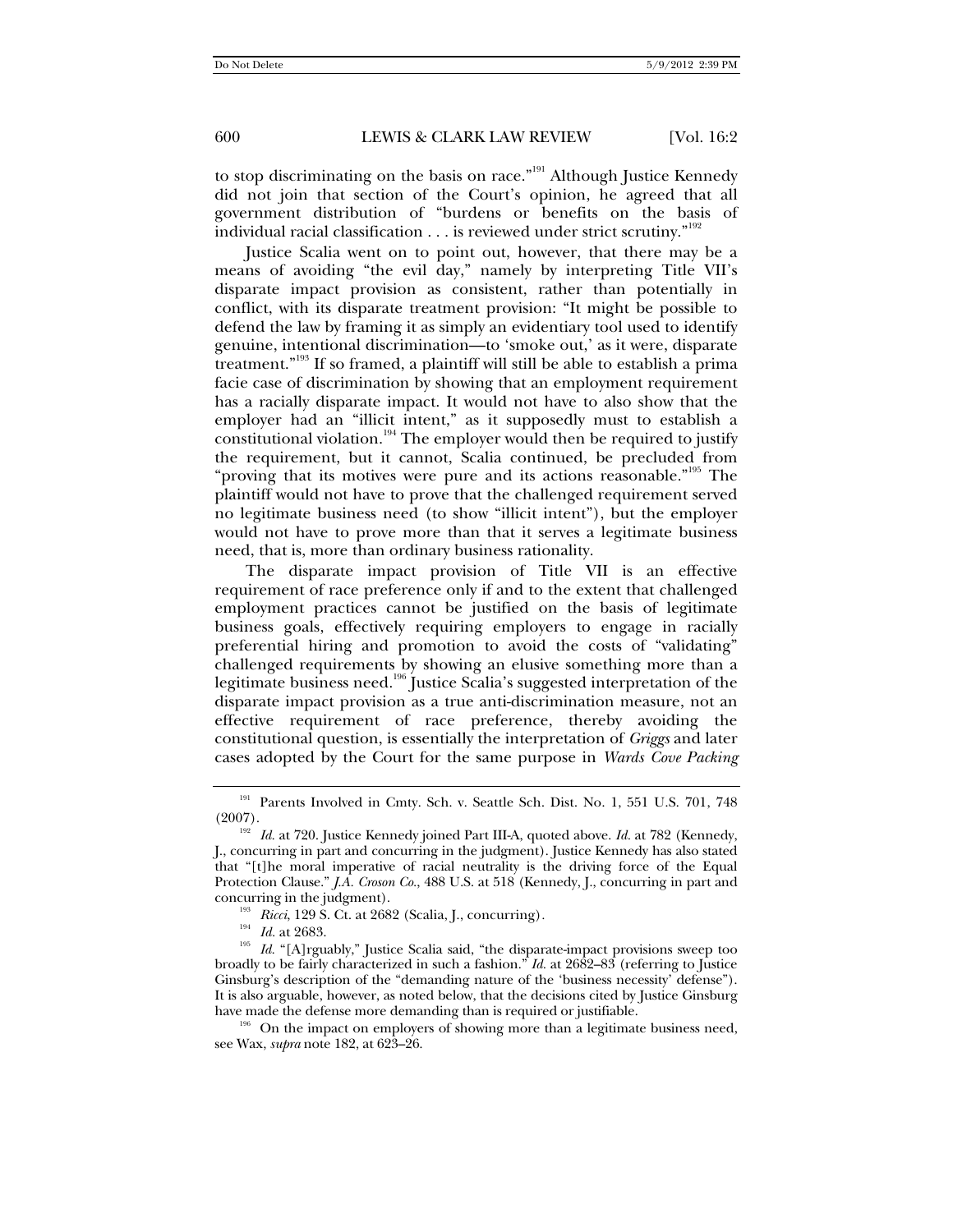*Co. v. Atonio* (1989).197 In *Wards Cove*, the Court stated that "the dispositive issue is whether a challenged practice serves, in a significant way, the legitimate employment goals of the employer."<sup>198</sup> Congress, acting on the belief that *Wards Cove* weakened the justification requirement, responded by enacting the 1991 Civil Rights Act.<sup>199</sup>

The 1991 Act codified the *Griggs* disparate impact doctrine, but to the extent that it sought to enact a stricter justification requirement than in *Wards Cove*, it apparently did not succeed.<sup>200</sup> Instead of explicitly overruling *Wards Cove* (as the vetoed 1990 Act had done) and redefining the requirement, it simply reiterated the *Griggs* requirement that a challenged practice be "job related for the position in question and consistent with business necessity."<sup>201</sup> Instead of attempting to explicitly define those terms, Congress provided, perhaps uniquely, that they are to mean whatever they meant in a series of (not necessarily consistent) Supreme Court decisions. A purpose of the Act, it stated, is "to codify the concepts of 'business necessity' and 'job related' enunciated by the Supreme Court in *Griggs v. Duke Power Co*. and in the other Supreme Court decisions prior to *Wards Cove Packing Co. v. Atonio.*"<sup>202</sup>

This was the conclusion of several contemporary commentators. See, e.g., Browne, *supra* note 174, at 290 ("At most, the *Wards Cove* opinion made only marginal adjustments to the disparate-impact doctrine, although . . . it arguably did not change the doctrine at all."); Carvin, *supra* note 199, at 1163 (arguing that the 1991 Act codifies *Wards Cove*); Lino A. Graglia, *Racial Preferences, Quotas, and the Civil Rights Act of 1991*, 41 DEPAUL L. REV. 1117, 1134 (1992) (*Griggs* stated "that the employer's burden is to show that the challenged employment standard has 'a manifest relationship to the employment in question.' This phrase was repeated and apparently treated as the definitive statement of the relevant test in every later case, including . . . *Watson* and both the majority and dissenting opinions in *Wards Cove* itself. This makes it extremely difficult, to say the least, to state what precisely is the difference, if any, in the meaning of 'business necessity' between *Wards Cove* and prior cases." (footnote omitted)); Nelson Lund, *The Law of Affirmative Action in and After the Civil Rights Act of 1991: Congress Invites Judicial Reform*, 6 GEO. MASON L. REV. 87, 116 n.149 (1997) ("[T]he *Wards Cove* approach appears to have been written into law."); Philip S. Runkel, *The Civil Rights Act of 1991: A Continuation of the* Wards Cove *Standard of Business Necessity?*, 35 WM. & MARY L. REV. 1177, 1208 (1994) ("[T]he Bush Administration may have been right after all: the *Wards Cove* standard of business necessity is here to stay.").

 It was also the conclusion asserted by the Executive Branch. A Bush administration "Section-by-Section Analysis" of the act concluded that "the present bill has codified the 'business necessity' test employed in *Beazer* and reiterated in *Wards Cove*. The language in the bill is thus plainly not intended to make the test more onerous for employers to satisfy than it had been under current law." 137 CONG. REC. 29,038 (1991).

<sup>201</sup> Civil Rights Act of 1991, Pub. L. No. 102-166, § 105(a), 105 Stat. 1071, 1074 (codified at 42 U.S.C. § 2000e-2(k)(1)(A)(i) (2006)).

<sup>&</sup>lt;sup>197</sup> 490 U.S. 642 (1989).<br><sup>198</sup> *Id.* at 659.<br><sup>199</sup> Michael Carvin, *Disparate Impact Claims Under the New Title VII*, 68 NOTRE DAME<br>L. REV. 1153, 1160–62 (1993).

<sup>&</sup>lt;sup>202</sup> Id. § 3(2), 105 Stat. at 1071 (citations omitted).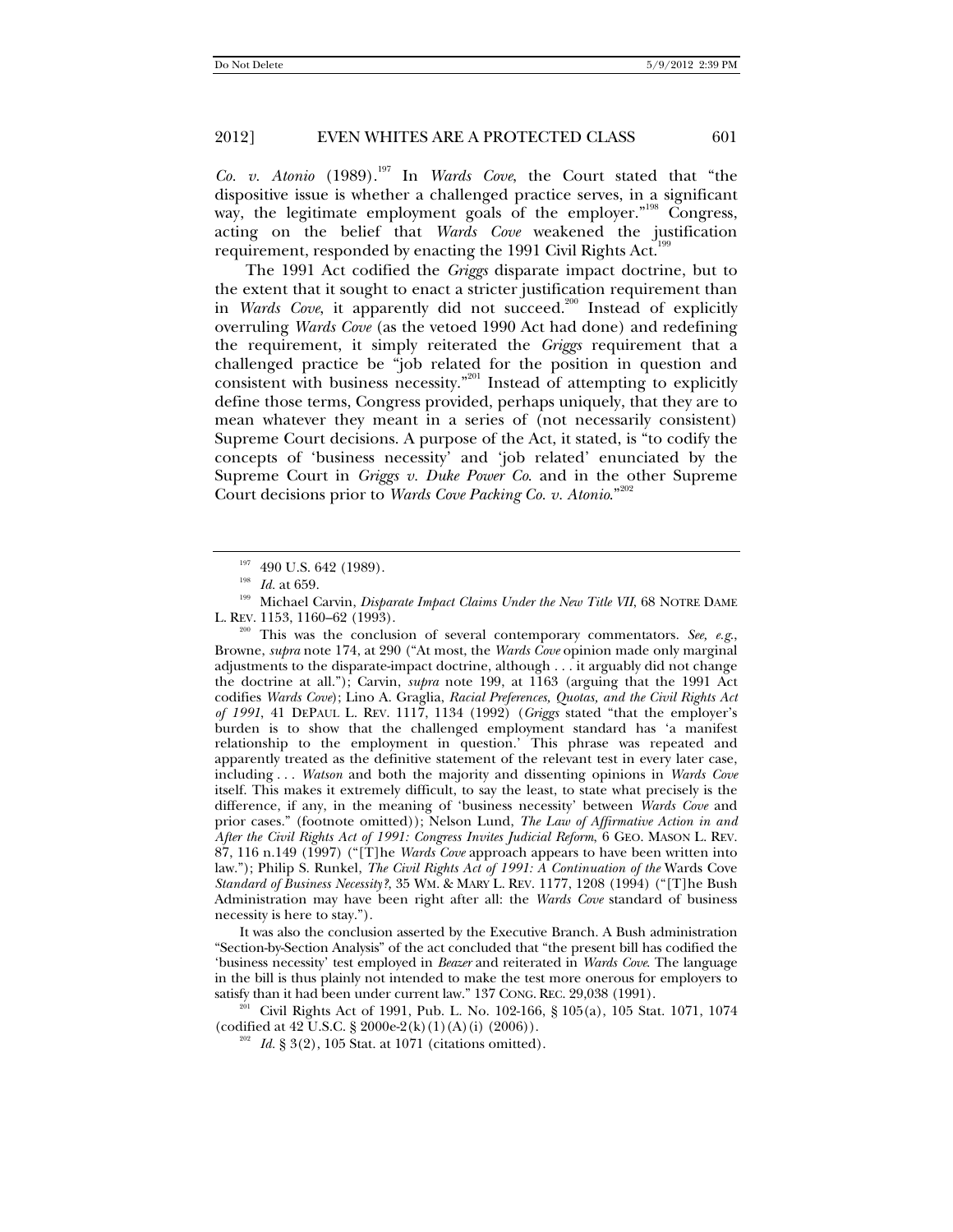*Wards Cove*, however, purported to follow, not overrule or qualify, the *Griggs* justification standard, and in any event, the Court's decisions immediately prior to *Wards Cove* stated the standard in language not substantially different from *Wards Cove*. *Watson v. Fort Worth Bank & Trust* stated that the employer must produce "evidence that its employment practices are based on legitimate business reasons,"203 and *New York City Transit Authority v. Beazer* stated that it is enough that "[legitimate employment] goals are significantly served by—even if they do not require—[the challenged practice]."<sup>204</sup>

Justice Ginsburg's statement that the Court in *Wards Cove* "significantly modified the *Griggs*–*Albemarle* delineation of Title VII's disparate-impact proscription" is therefore questionable.<sup>205</sup> Under *Griggs*-*Albemarle*, she said, "the challenged practice 'must have a manifest relationship to the employment in question,'"206 while under *Wards Cove* "the practice would be permissible as long as it 'serve[d], in a significant way, the legitimate employment goals of the employer."<sup>207</sup> It is hardly clear, in the first place, that the two standards are substantially different: a practice that serves legitimate employment goals in a significant way would seem to have a manifest relationship to the employment in question. *Wards Cove* purported to be consistent with *Griggs* and *Albemarle*, which it quoted and cited. In any event, the 1991 Act does not limit the inquiry to the "the *Griggs*–*Albemarle* delineation." It refers, instead, to "*Griggs* . . . and . . . other Supreme Court decisions prior to *Wards Cove*," which include *Watson* and *Beazer*. 208

It seems, therefore, that the effect of Congress's inability to define the employer's justification requirement other than by reference to Supreme Court decisions was to affirm rather than repudiate *Wards Cove*. The Act's requirement that employers show that challenged business practices are "job related . . . and consistent with business necessity" in order to avoid liability can and should be found to be met by a showing that the practices significantly serve legitimate employment goals.<sup>209</sup> This interpretation of the Act, indeed, has already in effect been adopted by the Court in *Ricci* by its holding that a challenged employment requirement is sufficiently justified by a showing that it is not "arbitrary" and was adopted for a "rational reason."<sup>210</sup> The result is to obviate the

<sup>&</sup>lt;sup>203</sup> 487 U.S. 977, 998 (1988).<br>
<sup>204</sup> 440 U.S. 568, 587 n.31 (1979).<br>
<sup>205</sup> Ricci v. DeStefano, 129 S. Ct. 2658, 2698 (2009) (Ginsburg, J., dissenting).<br>
<sup>205</sup> *Id.* (quoting Griggs v. Duke Power Co., 401 U.S. 424, 432 (

U.S. 642, 659 (1989)).<br><sup>208</sup> Civil Rights Act of 1991, Pub. L. No. 102-166, § 3(2), 105 Stat. 1071, 1071 (1991). The cases cited by Justice Ginsburg, *Ricci*, 129 S. Ct. at 2697 n.3 (Ginsburg, J., dissenting), as applying a stricter standard were all decided prior to *Watson* and *Wards Cove*, as well as the 1991 Act.

<sup>209</sup> 42 U.S.C. § 2000e-2(k)(1)(A)(i) (2006). 210 *Ricci*, 129 S. Ct. at 2679.